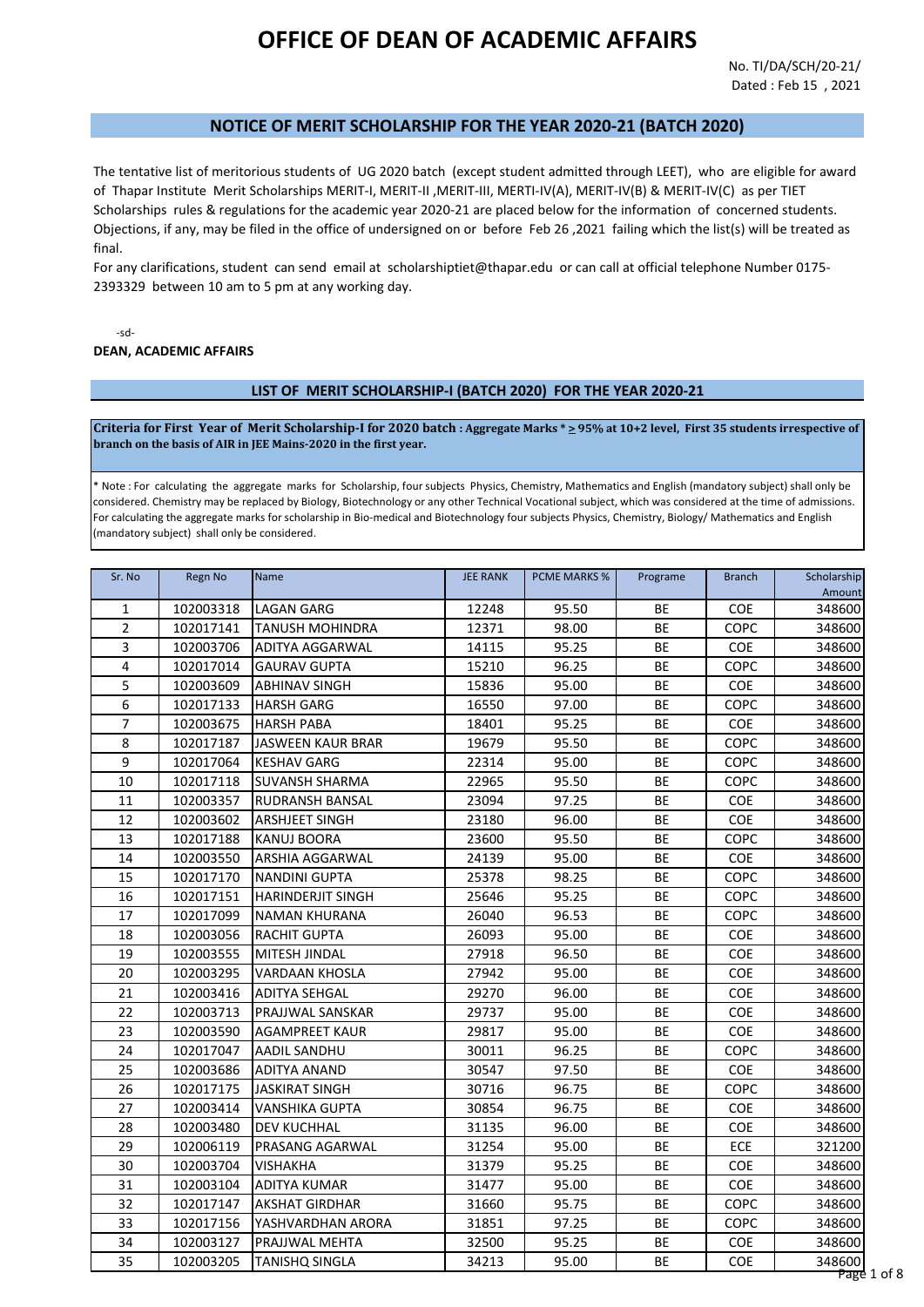Criteria for First Year of Merit Scholarship-II for 2020 batch : Aggregate Marks \*  $\geq$  90% at 10+2 level, Next 45 students irrespective **of branch on the basis of AIR in JEE Mains-2020 in the first year.**

\* Note : For calculating the aggregate marks for Scholarship, four subjects Physics, Chemistry, Mathematics and English (mandatory subject) shall only be considered. Chemistry may be replaced by Biology, Biotechnology or any other Technical Vocational subject, which was considered at the time of admissions. For calculating the aggregate marks for scholarship in Bio-medical and Biotechnology four subjects Physics, Chemistry, Biology/ Mathematics and English (mandatory subject) shall only be considered.

| Sr. No         | <b>Regn No</b> | <b>Name</b>                | <b>JEE RANK</b> | <b>PCME MARKS %</b> | Programe  | <b>Branch</b> | Scholarship<br>Amount |
|----------------|----------------|----------------------------|-----------------|---------------------|-----------|---------------|-----------------------|
| $\mathbf{1}$   | 102003024      | PRAJWAL SADOTRA            | 8762            | 92.25               | <b>BE</b> | <b>COE</b>    | 234600                |
| $\overline{2}$ | 102017138      | AASHISH KUMAR              | 15529           | 93.25               | BE        | COPC          | 234600                |
| $\overline{3}$ | 102003603      | <b>MUSKAAN ARYA</b>        | 15641           | 90.50               | BE        | COE           | 234600                |
| $\overline{4}$ | 102003206      | <b>JASHAN ARORA</b>        | 16567           | 93.75               | BE        | <b>COE</b>    | 234600                |
| 5              | 102003376      | <b>GAUTAM DANG</b>         | 16839           | 93.25               | BE        | COE           | 234600                |
| 6              | 102003279      | <b>NIKET JINDAL</b>        | 17342           | 94.00               | BE        | COE           | 234600                |
| $\overline{7}$ | 102003502      | <b>ARYAN</b>               | 18481           | 93.25               | BE        | <b>COE</b>    | 234600                |
| 8              | 102003701      | <b>AKSHIT MIGLANI</b>      | 18940           | 90.50               | BE        | COE           | 234600                |
| 9              | 102003596      | <b>HIMANSHU</b>            | 19681           | 92.50               | BE        | COE           | 234600                |
| 10             | 102003405      | SARTAAJ SINGH              | 20109           | 91.25               | BE        | <b>COE</b>    | 234600                |
| 11             | 102003691      | JEEVAN SINGH               | 20552           | 93.50               | BE        | COE           | 234600                |
| 12             | 102003289      | <b>CHIRAG GOEL</b>         | 23554           | 91.00               | BE        | COE           | 234600                |
| 13             | 102003314      | <b>AKSHAT SHARMA</b>       | 25147           | 92.00               | BE        | <b>COE</b>    | 234600                |
| 14             | 102003355      | <b>KARAN SINGLA</b>        | 25757           | 90.50               | BE        | COE           | 234600                |
| 15             | 102003131      | <b>SARANSH UPADHYAY</b>    | 25944           | 93.25               | BE        | COE           | 234600                |
| 16             | 102003655      | YATIN GOYAL                | 26716           | 91.00               | BE        | COE           | 234600                |
| 17             | 102003556      | <b>ANANT MEHTA</b>         | 26882           | 94.00               | BE        | <b>COE</b>    | 234600                |
| 18             | 102003163      | <b>SANYAM SOOD</b>         | 26955           | 93.75               | BE        | COE           | 234600                |
| 19             | 102017076      | <b>HIMANSHU GOYAL</b>      | 27546           | 93.25               | BE        | COPC          | 234600                |
| 20             | 102003113      | RITIKA                     | 29264           | 94.25               | BE        | COE           | 234600                |
| 21             | 102017101      | <b>NANDINI GOEL</b>        | 29549           | 93.25               | BE        | COPC          | 234600                |
| 22             | 102003297      | <b>SAACHI ARORA</b>        | 29842           | 92.75               | <b>BE</b> | <b>COE</b>    | 234600                |
| 23             | 102016060      | <b>GOVIND SINGLA</b>       | 29920           | 92.25               | BE        | COSE          | 234600                |
| 24             | 102003144      | SUKHMANDEEP SINGH          | 29968           | 93.00               | BE        | COE           | 234600                |
| 25             | 102006101      | <b>GAGANDEEP SINGH</b>     | 30362           | 91.75               | BE        | ECE           | 211200                |
| 26             | 102003025      | AAKSHI KAMBOJ              | 30563           | 94.50               | BE        | <b>COE</b>    | 234600                |
| 27             | 102003058      | KUNAL NARANG               | 30575           | 94.75               | BE        | <b>COE</b>    | 234600                |
| 28             | 102003472      | ROHAN BHANDULA             | 30959           | 94.75               | BE        | COE           | 234600                |
| 29             | 102003478      | <b>SEHAJBIR SINGH MANN</b> | 31005           | 93.25               | BE        | COE           | 321200                |
| 30             | 102003580      | <b>ARYAN SHARMA</b>        | 31419           | 91.00               | BE        | <b>COE</b>    | 234600                |
| 31             | 102003281      | <b>ADITYA SUDAN</b>        | 31467           | 94.75               | BE        | COE           | 234600                |
| 32             | 102003195      | <b>AKARSH NAGPAL</b>       | 32484           | 93.50               | BE        | <b>COE</b>    | 234600                |
| 33             | 102003591      | <b>HARPREET KAUR</b>       | 32909           | 90.75               | BE        | COE           | 234600                |
| 34             | 102006147      | <b>VIKAS SINGH</b>         | 33371           | 91.50               | BE        | ECE           | 211200                |
| 35             | 102003465      | JAYANEESH BANSAL           | 33520           | 94.25               | BE        | COE           | 234600                |
| 36             | 102018008      | JAGRIT AGGARWAL            | 34021           | 92.50               | BE        | <b>COBS</b>   | 234600                |
| 37             | 102003365      | <b>ARPIT GUPTA</b>         | 34254           | 96.75               | BE        | COE           | 234600                |
| 38             | 102003132      | <b>DIPSY BANSAL</b>        | 34289           | 94.50               | BE        | <b>COE</b>    | 234600                |
| 39             | 102016007      | PRAKHAR PATHAK             | 34432           | 91.75               | BE        | COSE          | 234600                |
| 40             | 102017149      | <b>ADAMAY MANN</b>         | 34668           | 95.25               | BE        | <b>COPC</b>   | 234600                |
| 41             | 102017096      | <b>RISHII MALIK</b>        | 35120           | 95.25               | BE        | COPC          | 234600                |
| 42             | 102017113      | <b>MITALI JAIN</b>         | 35386           | 96.75               | BE        | <b>COPC</b>   | 234600                |
| 43             | 102003617      | <b>ANUBHAV GUPTA</b>       | 35454           | 92.00               | BE        | COE           | 234600                |
| 44             | 102017015      | <b>KASHISH CHOUDHARY</b>   | 35457           | 94.25               | BE        | <b>COPC</b>   | 234600                |
| 45             | 102003604      | <b>DEVYANSH BANSAL</b>     | 35464           | 91.25               | BE        | <b>COE</b>    | 234600                |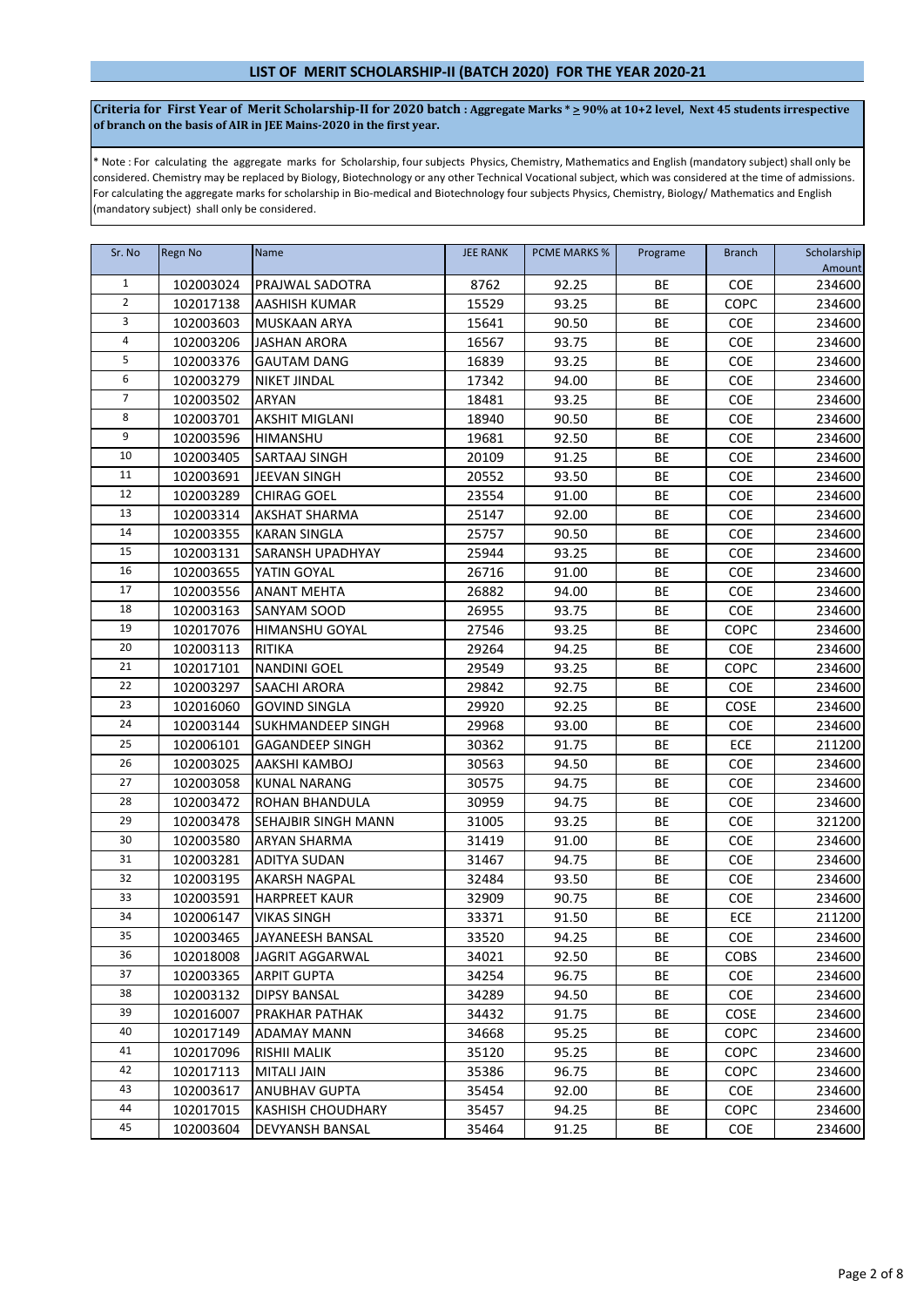#### **LIST OF MERIT SCHOLARSHIP-III (BATCH 2020) FOR THE YEAR 2020-21**

**Criteria for First Year of Merit Scholarship-III for 2020 batch : Aggregate Marks \* > 85% at 10+2 level, First 10% of admitted students students (other than over and above intake) in each discpline on the basis of AIR in JEE Mains-2020 in the first year.**

\* Note : For calculating the aggregate marks for Scholarship, four subjects Physics, Chemistry, Mathematics and English (mandatory subject) shall only be considered. Chemistry may be replaced by Biology, Biotechnology or any other Technical Vocational subject, which was considered at the time of admissions. For calculating the aggregate marks for scholarship in Bio-medical and Biotechnology four subjects Physics, Chemistry, Biology/ Mathematics and English (mandatory subject) shall only be considered.

|        | <b>ICHEMICAL ENGINEERING</b> |                            | <b>STRENGTH</b> | 34                  |          |               |             |
|--------|------------------------------|----------------------------|-----------------|---------------------|----------|---------------|-------------|
| Sr. No | <b>IRegn No</b>              | <b>Name</b>                | <b>JEE RANK</b> | <b>PCME MARKS %</b> | Programe | <b>Branch</b> | Scholarship |
|        |                              |                            |                 |                     |          |               | Amount      |
|        | 102001016                    | <b>VISHAL BANSAL</b>       | 53085           | 95.25               | BE       | <b>CHE</b>    | 88000       |
|        | 102001021                    | <b>ANTRIKSH GOEL</b>       | 56146           | 95.25               | BE       | <b>CHE</b>    | 88000       |
|        | 102001036                    | <b>JABHITESH CHOUDHARY</b> | 117664          | 90.50               | BE       | <b>CHE</b>    | 88000       |
|        | 102001020                    | MALAVYA GUPTA              | 174296          | 93.50               | BE       | CHE           | 88000       |

|        | <b>ICIVIL ENGINEERING</b> |                        |                 |                     | <b>STRENGTH</b> | 74            |             |
|--------|---------------------------|------------------------|-----------------|---------------------|-----------------|---------------|-------------|
| Sr. No | <b>Regn No</b>            | <b>Name</b>            | <b>JEE RANK</b> | <b>PCME MARKS %</b> | Programe        | <b>Branch</b> | Scholarship |
|        |                           |                        |                 |                     |                 |               | Amount      |
|        | 102002079                 | <b>MOHIT</b>           | 47079           | 94.25               | <b>BE</b>       | <b>CIE</b>    | 88000       |
|        | 102002038                 | <b>JINAY AJMERA</b>    | 65011           | 90.75               | <b>BE</b>       | <b>CIE</b>    | 88000       |
|        | 102002007                 | <b>UTKARSH</b>         | 89193           | 90.75               | <b>BE</b>       | <b>CIE</b>    | 88000       |
| 4      | 102002051                 | <b>ARPIT KADIAN</b>    | 136171          | 91.00               | <b>BE</b>       | <b>CIE</b>    | 88000       |
| 5      | 102002050                 | <b>PRATHAM KAPOOR</b>  | 141749          | 95.25               | <b>BE</b>       | <b>CIE</b>    | 88000       |
| 6      | 102002035                 | SONALI SINGH           | 157738          | 94.75               | <b>BE</b>       | <b>CIE</b>    | 88000       |
|        | 102002072                 | <b>SHAURYA MAHAJAN</b> | 171728          | 89.50               | <b>BE</b>       | <b>CIE</b>    | 88000       |
| 8      | 102002071                 | KARANBIR SINGH WALIA   | 181476          | 87.75               | <b>BE</b>       | <b>CIE</b>    | 88000       |

|        |                | <b>ICOMPUTER SCIENCE &amp; BUSINESS SYSTEMS</b> |                 | <b>STRENGTH</b>     | 63        |               |             |
|--------|----------------|-------------------------------------------------|-----------------|---------------------|-----------|---------------|-------------|
| Sr. No | <b>Regn No</b> | <b>Name</b>                                     | <b>JEE RANK</b> | <b>PCME MARKS %</b> | Programe  | <b>Branch</b> | Scholarship |
|        |                |                                                 |                 |                     |           |               | Amount      |
|        | 102018042      | <b>KRISH GARG</b>                               | 18912           | 89.25               | <b>BE</b> | <b>COBS</b>   | 117300      |
|        | 102018065      | <b>ANIKET SAHRAN</b>                            | 35901           | 95.00               | <b>BE</b> | <b>COBS</b>   | 117300      |
|        | 102018031      | <b>SAMIK MALHOTRA</b>                           | 46526           | 95.50               | BE        | <b>COBS</b>   | 117300      |
| 4      | 102018051      | <b>SURABHI MISHRA</b>                           | 46957           | 95.25               | <b>BE</b> | <b>COBS</b>   | 117300      |
|        | 102018001      | <b>PRABHAV CHOPRA</b>                           | 47641           | 93.00               | <b>BE</b> | <b>COBS</b>   | 117300      |
| 6      | 102018007      | <b>VANSHIKA SOOD</b>                            | 48575           | 95.50               | <b>BE</b> | <b>COBS</b>   | 117300      |
|        | 102018020      | ISHARANDEEP SINGH SINGH                         | 49142           | 94.25               | <b>BE</b> | <b>COBS</b>   | 117300      |

|                | <b>COMPUTER ENGINEERING</b> |                           |                 |                     | <b>STRENGTH</b> | 748           |                  |
|----------------|-----------------------------|---------------------------|-----------------|---------------------|-----------------|---------------|------------------|
| Sr. No         | <b>Regn No</b>              | <b>Name</b>               | <b>JEE RANK</b> | <b>PCME MARKS %</b> | Programe        | <b>Branch</b> | Scholarship      |
| $\mathbf{1}$   | 102003525                   | <b>ARPIT NAGPAL</b>       | 20074           | 89.75               | <b>BE</b>       | <b>COE</b>    | Amount<br>117300 |
| $\overline{2}$ | 102003408                   | <b>AKSHIT GOEL</b>        | 28596           | 89.00               | <b>BE</b>       | <b>COE</b>    | 117300           |
| 3              | 102003454                   | <b>VISHESH CHAHAR</b>     | 33306           | 88.25               | <b>BE</b>       | <b>COE</b>    | 117300           |
| 4              | 102003333                   | <b>CHARU BANSAL</b>       | 33723           | 89.75               | <b>BE</b>       | <b>COE</b>    | 117300           |
| 5              | 102003176                   | <b>DHIREN GARG</b>        | 35060           | 88.25               | <b>BE</b>       | <b>COE</b>    | 117300           |
| 6              | 102003089                   | <b>DIVYANSHU GARG</b>     | 35868           | 95.50               | <b>BE</b>       | <b>COE</b>    | 117300           |
| 7              | 102003389                   | <b>ABHISHEK AGGARWAL</b>  | 35892           | 94.00               | <b>BE</b>       | <b>COE</b>    | 117300           |
| 8              | 102003587                   | <b>ANGAD MANROY</b>       | 35978           | 94.50               | <b>BE</b>       | <b>COE</b>    | 117300           |
| 9              | 102003614                   | <b>ASHUTOSH BAJPAI</b>    | 36015           | 93.00               | <b>BE</b>       | <b>COE</b>    | 117300           |
| 10             | 102003369                   | <b>ARYAN SEHGAL</b>       | 36479           | 96.50               | <b>BE</b>       | <b>COE</b>    | 117300           |
| 11             | 102003537                   | <b>HRITIK KUMAR SAINI</b> | 36535           | 95.50               | <b>BE</b>       | <b>COE</b>    | 117300           |
| 12             | 102003071                   | <b>RAMNEET SINGH</b>      | 36767           | 93.25               | <b>BE</b>       | <b>COE</b>    | 117300           |
| 13             | 102003304                   | <b>CHHAVI JINDAL</b>      | 37630           | 92.50               | <b>BE</b>       | <b>COE</b>    | 117300           |
| 14             | 102003383                   | <b>NIKUNJ SINGHAL</b>     | 37808           | 94.25               | <b>BE</b>       | <b>COE</b>    | 117300           |
| 15             | 102003484                   | <b>SUKHMANJIT SINGH</b>   | 37967           | 94.25               | <b>BE</b>       | <b>COE</b>    | 117300           |
| 16             | 102003381                   | <b>ARYAN RASTOGI</b>      | 38312           | 95.00               | <b>BE</b>       | <b>COE</b>    | 117300           |
| 17             | 102003404                   | <b>PARUSH</b>             | 39591           | 88.75               | <b>BE</b>       | <b>COE</b>    | 117300           |
| 18             | 102003353                   | <b>SANCHIT JAIN</b>       | 40313           | 92.50               | <b>IEP</b>      | <b>COE</b>    | 117300           |
| 19             | 102003338                   | <b>ROHIT GARG</b>         | 40593           | 91.25               | <b>BE</b>       | <b>COE</b>    | $11739943$ of 8  |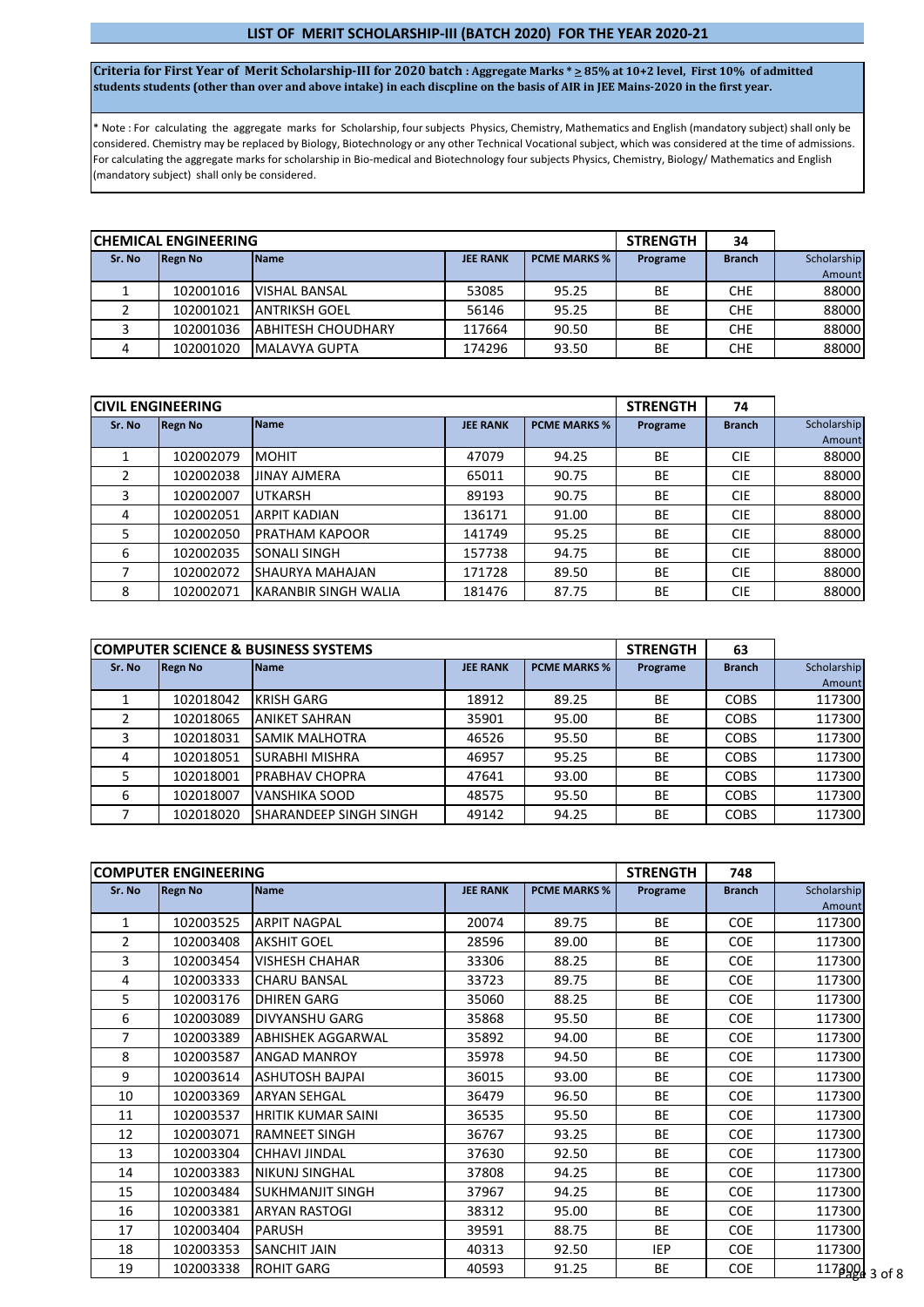| 91.25<br>21<br>102003019<br>KAMYA TAYAL<br>41154<br>BE<br><b>COE</b><br>22<br>41155<br>94.75<br>BE<br>102003358<br><b>KARTIK PRUTHI</b><br><b>COE</b><br>23<br>102003541<br>41682<br>91.75<br>BE<br>AARYAN JAIN<br><b>COE</b><br>24<br>102003212<br>AARUSHI CHAUHAN<br>41699<br>95.50<br>BE<br><b>COE</b><br>25<br>102003181<br>PRATHAM GUPTA<br>41718<br>89.50<br>BE<br><b>COE</b><br>26<br>102003013<br>41964<br>95.25<br>BE<br><b>HARSH GUPTA</b><br><b>COE</b><br>27<br>91.50<br>BE<br>102003527<br><b>AARUSHI ABROL</b><br>42087<br><b>COE</b><br>BE<br>28<br>102003670<br>SHUBH MEHTANI<br>42091<br>95.25<br><b>COE</b><br>29<br>BE<br>102003396<br>42339<br>95.00<br><b>COE</b><br>NEHAL GOYAL<br>BE<br>30<br>102003363<br><b>GRANTH DHIR</b><br>42422<br>96.25<br><b>COE</b><br>31<br>93.75<br>BE<br>102003082<br>JAYATI MISHRA<br>42489<br><b>COE</b><br>32<br>BE<br>102003776<br>PRATHAM GOYAL<br>42691<br>93.00<br><b>COE</b><br>33<br>42783<br>92.75<br>BE<br>102003315<br>ISHTDEEP SINGH SODHI<br><b>COE</b><br>34<br>42883<br>92.75<br>BE<br>102003393<br>RISHABH HANDOO<br><b>COE</b><br>35<br>42982<br>94.25<br>BE<br>102003166<br><b>GURLEEN KAUR</b><br><b>COE</b><br>36<br>97.00<br>BE<br>102003101<br>SHITI GARG<br>43309<br><b>COE</b><br>37<br>BE<br>102003187<br>SUDIKSHA RAHEJA<br>43440<br>95.25<br><b>COE</b><br>38<br>BE<br>102003032<br><b>ASHIMA MATHUR</b><br>43524<br>85.75<br><b>COE</b><br>39<br>44671<br>96.25<br>BE<br>102003100<br><b>ADITYA BANSAL</b><br><b>COE</b><br>40<br>44698<br>95.00<br>BE<br>102003619<br>PULKIT GIRDHAR<br><b>COE</b><br>41<br>95.00<br>BE<br>102003346<br>VANSHAJ SINGLA<br>44721<br><b>COE</b><br>BE<br>42<br>102003549<br>44722<br>93.75<br><b>AGRIM SOOD</b><br><b>COE</b><br>43<br>44827<br>BE<br>102003631<br><b>AVIRAL GOYAL</b><br>94.50<br><b>COE</b><br>44<br>102003532<br>44941<br>BE<br>KINJAL GOYAL<br>85.75<br><b>COE</b><br>BE<br>45<br>102003574<br><b>ARCHIT SHARMA</b><br>45167<br>86.25<br><b>COE</b><br>46<br>BE<br>102003761<br><b>SHEENU GUPTA</b><br>45249<br>88.00<br><b>COE</b><br>47<br>BE<br>102003214<br>HIYA DEY SARKAR<br>45373<br>97.00<br><b>COE</b><br>48<br>102003151<br>45406<br>93.25<br>BE<br>ARSHVIR SINGH SANDHU<br><b>COE</b><br>49<br>45510<br>95.25<br>BE<br>102003705<br><b>AAYUSH ARORA</b><br><b>COE</b><br>50<br>102003282<br>46172<br>BE<br><b>AKSHITA TAYAL</b><br>90.00<br><b>COE</b><br>51<br>46212<br>94.25<br>BE<br>102003270<br><b>ABHISHEK JINDAL</b><br><b>COE</b><br>52<br>46426<br>95.25<br>BE<br>102003543<br>AMOGH WALIA<br><b>COE</b><br>53<br>95.50<br>BE<br>102003130<br><b>ARPIT SAGAR</b><br>46497<br><b>COE</b><br>54<br>BE<br>102003738<br>PAAVAN SINGH SAYAL<br>46509<br>96.25<br><b>COE</b><br>55<br>BE<br>102003728<br>PRASHANT BHALLA<br>46639<br>92.25<br><b>COE</b><br>56<br>102003129<br><b>DEEPAK BANSAL</b><br>46783<br>87.50<br>BE<br>COE<br>57<br>102003268<br>47255<br>95.75<br>BE<br><b>SHIVANK DAR</b><br><b>COE</b><br>58<br>102003558<br><b>GUNJEEV SINGH</b><br>47352<br>91.25<br>BE<br><b>COE</b><br>59<br>102003648<br>KARTIKEYA KUMAR<br>47757<br>95.25<br>BE<br><b>COE</b><br>102003109<br>BE<br>60<br>SHUBHAM MALHOTRA<br>47830<br>94.50<br><b>COE</b><br>BE<br>61<br>102003629<br><b>KARTIK KUMAR</b><br>47885<br>88.75<br><b>COE</b><br>62<br>102003517<br>RAHUL KAUSHAL<br>48042<br>91.50<br>ВE<br><b>COE</b><br>63<br>102003169<br>94.50<br>BE<br>SIMRAN BHALLA<br>48795<br><b>COE</b><br>64<br>102003149<br>92.25<br>BE<br>SIDAK PAL SINGH WOODWAL<br>49053<br><b>COE</b><br>65<br>102003228<br>PRATHAM ANAND<br>49113<br>94.00<br>BE<br><b>COE</b><br>66<br>102003242<br>49290<br>95.75<br>BE<br>SAMARJOT SINGH<br><b>COE</b><br>67<br>49711<br>96.75<br>BE<br>102003677<br>ISHITA NANDWANI<br><b>COE</b><br>68<br>102003197<br>49853<br>92.50<br>BE<br>DEVAANG GOSWAMI<br><b>COE</b><br>69<br>102003278<br>50320<br>94.00<br>BE<br><b>ISHAAN GUPTA</b><br><b>COE</b><br>70<br>102003029<br><b>ROHAN GROVER</b><br>50360<br>92.25<br>BE<br><b>COE</b><br>71<br>102003520<br>TANISH GARG<br>50437<br>92.25<br>BE<br><b>COE</b><br>72<br>102003697<br><b>DHRUV SINGLA</b><br>50809<br>91.25<br>BE<br><b>COE</b><br>73<br>102003225<br><b>CHANDVI SETH</b><br>51190<br>96.25<br>BE<br><b>COE</b> | 20 | 102003627 | <b>SARTHAK NARANG</b> | 41039 | 88.00 | ВE | COE        | 117300 |
|------------------------------------------------------------------------------------------------------------------------------------------------------------------------------------------------------------------------------------------------------------------------------------------------------------------------------------------------------------------------------------------------------------------------------------------------------------------------------------------------------------------------------------------------------------------------------------------------------------------------------------------------------------------------------------------------------------------------------------------------------------------------------------------------------------------------------------------------------------------------------------------------------------------------------------------------------------------------------------------------------------------------------------------------------------------------------------------------------------------------------------------------------------------------------------------------------------------------------------------------------------------------------------------------------------------------------------------------------------------------------------------------------------------------------------------------------------------------------------------------------------------------------------------------------------------------------------------------------------------------------------------------------------------------------------------------------------------------------------------------------------------------------------------------------------------------------------------------------------------------------------------------------------------------------------------------------------------------------------------------------------------------------------------------------------------------------------------------------------------------------------------------------------------------------------------------------------------------------------------------------------------------------------------------------------------------------------------------------------------------------------------------------------------------------------------------------------------------------------------------------------------------------------------------------------------------------------------------------------------------------------------------------------------------------------------------------------------------------------------------------------------------------------------------------------------------------------------------------------------------------------------------------------------------------------------------------------------------------------------------------------------------------------------------------------------------------------------------------------------------------------------------------------------------------------------------------------------------------------------------------------------------------------------------------------------------------------------------------------------------------------------------------------------------------------------------------------------------------------------------------------------------------------------------------------------------------------------------------------------------------------------------------------------------------------------------------------------------------------------------------------------------------------------------------------------------------------------------------------------------------------------------------------------------------------------------------------------------------------------------------------------------------------------------------------------------------------------------------------------------------------------------------------------------------------------------------------------------------------------------------------|----|-----------|-----------------------|-------|-------|----|------------|--------|
|                                                                                                                                                                                                                                                                                                                                                                                                                                                                                                                                                                                                                                                                                                                                                                                                                                                                                                                                                                                                                                                                                                                                                                                                                                                                                                                                                                                                                                                                                                                                                                                                                                                                                                                                                                                                                                                                                                                                                                                                                                                                                                                                                                                                                                                                                                                                                                                                                                                                                                                                                                                                                                                                                                                                                                                                                                                                                                                                                                                                                                                                                                                                                                                                                                                                                                                                                                                                                                                                                                                                                                                                                                                                                                                                                                                                                                                                                                                                                                                                                                                                                                                                                                                                                                                            |    |           |                       |       |       |    |            | 117300 |
|                                                                                                                                                                                                                                                                                                                                                                                                                                                                                                                                                                                                                                                                                                                                                                                                                                                                                                                                                                                                                                                                                                                                                                                                                                                                                                                                                                                                                                                                                                                                                                                                                                                                                                                                                                                                                                                                                                                                                                                                                                                                                                                                                                                                                                                                                                                                                                                                                                                                                                                                                                                                                                                                                                                                                                                                                                                                                                                                                                                                                                                                                                                                                                                                                                                                                                                                                                                                                                                                                                                                                                                                                                                                                                                                                                                                                                                                                                                                                                                                                                                                                                                                                                                                                                                            |    |           |                       |       |       |    |            | 117300 |
|                                                                                                                                                                                                                                                                                                                                                                                                                                                                                                                                                                                                                                                                                                                                                                                                                                                                                                                                                                                                                                                                                                                                                                                                                                                                                                                                                                                                                                                                                                                                                                                                                                                                                                                                                                                                                                                                                                                                                                                                                                                                                                                                                                                                                                                                                                                                                                                                                                                                                                                                                                                                                                                                                                                                                                                                                                                                                                                                                                                                                                                                                                                                                                                                                                                                                                                                                                                                                                                                                                                                                                                                                                                                                                                                                                                                                                                                                                                                                                                                                                                                                                                                                                                                                                                            |    |           |                       |       |       |    |            | 117300 |
|                                                                                                                                                                                                                                                                                                                                                                                                                                                                                                                                                                                                                                                                                                                                                                                                                                                                                                                                                                                                                                                                                                                                                                                                                                                                                                                                                                                                                                                                                                                                                                                                                                                                                                                                                                                                                                                                                                                                                                                                                                                                                                                                                                                                                                                                                                                                                                                                                                                                                                                                                                                                                                                                                                                                                                                                                                                                                                                                                                                                                                                                                                                                                                                                                                                                                                                                                                                                                                                                                                                                                                                                                                                                                                                                                                                                                                                                                                                                                                                                                                                                                                                                                                                                                                                            |    |           |                       |       |       |    |            | 117300 |
|                                                                                                                                                                                                                                                                                                                                                                                                                                                                                                                                                                                                                                                                                                                                                                                                                                                                                                                                                                                                                                                                                                                                                                                                                                                                                                                                                                                                                                                                                                                                                                                                                                                                                                                                                                                                                                                                                                                                                                                                                                                                                                                                                                                                                                                                                                                                                                                                                                                                                                                                                                                                                                                                                                                                                                                                                                                                                                                                                                                                                                                                                                                                                                                                                                                                                                                                                                                                                                                                                                                                                                                                                                                                                                                                                                                                                                                                                                                                                                                                                                                                                                                                                                                                                                                            |    |           |                       |       |       |    |            | 117300 |
|                                                                                                                                                                                                                                                                                                                                                                                                                                                                                                                                                                                                                                                                                                                                                                                                                                                                                                                                                                                                                                                                                                                                                                                                                                                                                                                                                                                                                                                                                                                                                                                                                                                                                                                                                                                                                                                                                                                                                                                                                                                                                                                                                                                                                                                                                                                                                                                                                                                                                                                                                                                                                                                                                                                                                                                                                                                                                                                                                                                                                                                                                                                                                                                                                                                                                                                                                                                                                                                                                                                                                                                                                                                                                                                                                                                                                                                                                                                                                                                                                                                                                                                                                                                                                                                            |    |           |                       |       |       |    |            | 117300 |
|                                                                                                                                                                                                                                                                                                                                                                                                                                                                                                                                                                                                                                                                                                                                                                                                                                                                                                                                                                                                                                                                                                                                                                                                                                                                                                                                                                                                                                                                                                                                                                                                                                                                                                                                                                                                                                                                                                                                                                                                                                                                                                                                                                                                                                                                                                                                                                                                                                                                                                                                                                                                                                                                                                                                                                                                                                                                                                                                                                                                                                                                                                                                                                                                                                                                                                                                                                                                                                                                                                                                                                                                                                                                                                                                                                                                                                                                                                                                                                                                                                                                                                                                                                                                                                                            |    |           |                       |       |       |    |            | 117300 |
|                                                                                                                                                                                                                                                                                                                                                                                                                                                                                                                                                                                                                                                                                                                                                                                                                                                                                                                                                                                                                                                                                                                                                                                                                                                                                                                                                                                                                                                                                                                                                                                                                                                                                                                                                                                                                                                                                                                                                                                                                                                                                                                                                                                                                                                                                                                                                                                                                                                                                                                                                                                                                                                                                                                                                                                                                                                                                                                                                                                                                                                                                                                                                                                                                                                                                                                                                                                                                                                                                                                                                                                                                                                                                                                                                                                                                                                                                                                                                                                                                                                                                                                                                                                                                                                            |    |           |                       |       |       |    |            | 117300 |
|                                                                                                                                                                                                                                                                                                                                                                                                                                                                                                                                                                                                                                                                                                                                                                                                                                                                                                                                                                                                                                                                                                                                                                                                                                                                                                                                                                                                                                                                                                                                                                                                                                                                                                                                                                                                                                                                                                                                                                                                                                                                                                                                                                                                                                                                                                                                                                                                                                                                                                                                                                                                                                                                                                                                                                                                                                                                                                                                                                                                                                                                                                                                                                                                                                                                                                                                                                                                                                                                                                                                                                                                                                                                                                                                                                                                                                                                                                                                                                                                                                                                                                                                                                                                                                                            |    |           |                       |       |       |    |            | 117300 |
|                                                                                                                                                                                                                                                                                                                                                                                                                                                                                                                                                                                                                                                                                                                                                                                                                                                                                                                                                                                                                                                                                                                                                                                                                                                                                                                                                                                                                                                                                                                                                                                                                                                                                                                                                                                                                                                                                                                                                                                                                                                                                                                                                                                                                                                                                                                                                                                                                                                                                                                                                                                                                                                                                                                                                                                                                                                                                                                                                                                                                                                                                                                                                                                                                                                                                                                                                                                                                                                                                                                                                                                                                                                                                                                                                                                                                                                                                                                                                                                                                                                                                                                                                                                                                                                            |    |           |                       |       |       |    |            | 117300 |
|                                                                                                                                                                                                                                                                                                                                                                                                                                                                                                                                                                                                                                                                                                                                                                                                                                                                                                                                                                                                                                                                                                                                                                                                                                                                                                                                                                                                                                                                                                                                                                                                                                                                                                                                                                                                                                                                                                                                                                                                                                                                                                                                                                                                                                                                                                                                                                                                                                                                                                                                                                                                                                                                                                                                                                                                                                                                                                                                                                                                                                                                                                                                                                                                                                                                                                                                                                                                                                                                                                                                                                                                                                                                                                                                                                                                                                                                                                                                                                                                                                                                                                                                                                                                                                                            |    |           |                       |       |       |    |            | 117300 |
|                                                                                                                                                                                                                                                                                                                                                                                                                                                                                                                                                                                                                                                                                                                                                                                                                                                                                                                                                                                                                                                                                                                                                                                                                                                                                                                                                                                                                                                                                                                                                                                                                                                                                                                                                                                                                                                                                                                                                                                                                                                                                                                                                                                                                                                                                                                                                                                                                                                                                                                                                                                                                                                                                                                                                                                                                                                                                                                                                                                                                                                                                                                                                                                                                                                                                                                                                                                                                                                                                                                                                                                                                                                                                                                                                                                                                                                                                                                                                                                                                                                                                                                                                                                                                                                            |    |           |                       |       |       |    |            | 117300 |
|                                                                                                                                                                                                                                                                                                                                                                                                                                                                                                                                                                                                                                                                                                                                                                                                                                                                                                                                                                                                                                                                                                                                                                                                                                                                                                                                                                                                                                                                                                                                                                                                                                                                                                                                                                                                                                                                                                                                                                                                                                                                                                                                                                                                                                                                                                                                                                                                                                                                                                                                                                                                                                                                                                                                                                                                                                                                                                                                                                                                                                                                                                                                                                                                                                                                                                                                                                                                                                                                                                                                                                                                                                                                                                                                                                                                                                                                                                                                                                                                                                                                                                                                                                                                                                                            |    |           |                       |       |       |    |            | 117300 |
|                                                                                                                                                                                                                                                                                                                                                                                                                                                                                                                                                                                                                                                                                                                                                                                                                                                                                                                                                                                                                                                                                                                                                                                                                                                                                                                                                                                                                                                                                                                                                                                                                                                                                                                                                                                                                                                                                                                                                                                                                                                                                                                                                                                                                                                                                                                                                                                                                                                                                                                                                                                                                                                                                                                                                                                                                                                                                                                                                                                                                                                                                                                                                                                                                                                                                                                                                                                                                                                                                                                                                                                                                                                                                                                                                                                                                                                                                                                                                                                                                                                                                                                                                                                                                                                            |    |           |                       |       |       |    |            | 117300 |
|                                                                                                                                                                                                                                                                                                                                                                                                                                                                                                                                                                                                                                                                                                                                                                                                                                                                                                                                                                                                                                                                                                                                                                                                                                                                                                                                                                                                                                                                                                                                                                                                                                                                                                                                                                                                                                                                                                                                                                                                                                                                                                                                                                                                                                                                                                                                                                                                                                                                                                                                                                                                                                                                                                                                                                                                                                                                                                                                                                                                                                                                                                                                                                                                                                                                                                                                                                                                                                                                                                                                                                                                                                                                                                                                                                                                                                                                                                                                                                                                                                                                                                                                                                                                                                                            |    |           |                       |       |       |    |            | 117300 |
|                                                                                                                                                                                                                                                                                                                                                                                                                                                                                                                                                                                                                                                                                                                                                                                                                                                                                                                                                                                                                                                                                                                                                                                                                                                                                                                                                                                                                                                                                                                                                                                                                                                                                                                                                                                                                                                                                                                                                                                                                                                                                                                                                                                                                                                                                                                                                                                                                                                                                                                                                                                                                                                                                                                                                                                                                                                                                                                                                                                                                                                                                                                                                                                                                                                                                                                                                                                                                                                                                                                                                                                                                                                                                                                                                                                                                                                                                                                                                                                                                                                                                                                                                                                                                                                            |    |           |                       |       |       |    |            | 117300 |
|                                                                                                                                                                                                                                                                                                                                                                                                                                                                                                                                                                                                                                                                                                                                                                                                                                                                                                                                                                                                                                                                                                                                                                                                                                                                                                                                                                                                                                                                                                                                                                                                                                                                                                                                                                                                                                                                                                                                                                                                                                                                                                                                                                                                                                                                                                                                                                                                                                                                                                                                                                                                                                                                                                                                                                                                                                                                                                                                                                                                                                                                                                                                                                                                                                                                                                                                                                                                                                                                                                                                                                                                                                                                                                                                                                                                                                                                                                                                                                                                                                                                                                                                                                                                                                                            |    |           |                       |       |       |    |            | 117300 |
|                                                                                                                                                                                                                                                                                                                                                                                                                                                                                                                                                                                                                                                                                                                                                                                                                                                                                                                                                                                                                                                                                                                                                                                                                                                                                                                                                                                                                                                                                                                                                                                                                                                                                                                                                                                                                                                                                                                                                                                                                                                                                                                                                                                                                                                                                                                                                                                                                                                                                                                                                                                                                                                                                                                                                                                                                                                                                                                                                                                                                                                                                                                                                                                                                                                                                                                                                                                                                                                                                                                                                                                                                                                                                                                                                                                                                                                                                                                                                                                                                                                                                                                                                                                                                                                            |    |           |                       |       |       |    |            | 117300 |
|                                                                                                                                                                                                                                                                                                                                                                                                                                                                                                                                                                                                                                                                                                                                                                                                                                                                                                                                                                                                                                                                                                                                                                                                                                                                                                                                                                                                                                                                                                                                                                                                                                                                                                                                                                                                                                                                                                                                                                                                                                                                                                                                                                                                                                                                                                                                                                                                                                                                                                                                                                                                                                                                                                                                                                                                                                                                                                                                                                                                                                                                                                                                                                                                                                                                                                                                                                                                                                                                                                                                                                                                                                                                                                                                                                                                                                                                                                                                                                                                                                                                                                                                                                                                                                                            |    |           |                       |       |       |    |            | 117300 |
|                                                                                                                                                                                                                                                                                                                                                                                                                                                                                                                                                                                                                                                                                                                                                                                                                                                                                                                                                                                                                                                                                                                                                                                                                                                                                                                                                                                                                                                                                                                                                                                                                                                                                                                                                                                                                                                                                                                                                                                                                                                                                                                                                                                                                                                                                                                                                                                                                                                                                                                                                                                                                                                                                                                                                                                                                                                                                                                                                                                                                                                                                                                                                                                                                                                                                                                                                                                                                                                                                                                                                                                                                                                                                                                                                                                                                                                                                                                                                                                                                                                                                                                                                                                                                                                            |    |           |                       |       |       |    |            | 117300 |
|                                                                                                                                                                                                                                                                                                                                                                                                                                                                                                                                                                                                                                                                                                                                                                                                                                                                                                                                                                                                                                                                                                                                                                                                                                                                                                                                                                                                                                                                                                                                                                                                                                                                                                                                                                                                                                                                                                                                                                                                                                                                                                                                                                                                                                                                                                                                                                                                                                                                                                                                                                                                                                                                                                                                                                                                                                                                                                                                                                                                                                                                                                                                                                                                                                                                                                                                                                                                                                                                                                                                                                                                                                                                                                                                                                                                                                                                                                                                                                                                                                                                                                                                                                                                                                                            |    |           |                       |       |       |    |            | 117300 |
|                                                                                                                                                                                                                                                                                                                                                                                                                                                                                                                                                                                                                                                                                                                                                                                                                                                                                                                                                                                                                                                                                                                                                                                                                                                                                                                                                                                                                                                                                                                                                                                                                                                                                                                                                                                                                                                                                                                                                                                                                                                                                                                                                                                                                                                                                                                                                                                                                                                                                                                                                                                                                                                                                                                                                                                                                                                                                                                                                                                                                                                                                                                                                                                                                                                                                                                                                                                                                                                                                                                                                                                                                                                                                                                                                                                                                                                                                                                                                                                                                                                                                                                                                                                                                                                            |    |           |                       |       |       |    |            | 117300 |
|                                                                                                                                                                                                                                                                                                                                                                                                                                                                                                                                                                                                                                                                                                                                                                                                                                                                                                                                                                                                                                                                                                                                                                                                                                                                                                                                                                                                                                                                                                                                                                                                                                                                                                                                                                                                                                                                                                                                                                                                                                                                                                                                                                                                                                                                                                                                                                                                                                                                                                                                                                                                                                                                                                                                                                                                                                                                                                                                                                                                                                                                                                                                                                                                                                                                                                                                                                                                                                                                                                                                                                                                                                                                                                                                                                                                                                                                                                                                                                                                                                                                                                                                                                                                                                                            |    |           |                       |       |       |    |            | 117300 |
|                                                                                                                                                                                                                                                                                                                                                                                                                                                                                                                                                                                                                                                                                                                                                                                                                                                                                                                                                                                                                                                                                                                                                                                                                                                                                                                                                                                                                                                                                                                                                                                                                                                                                                                                                                                                                                                                                                                                                                                                                                                                                                                                                                                                                                                                                                                                                                                                                                                                                                                                                                                                                                                                                                                                                                                                                                                                                                                                                                                                                                                                                                                                                                                                                                                                                                                                                                                                                                                                                                                                                                                                                                                                                                                                                                                                                                                                                                                                                                                                                                                                                                                                                                                                                                                            |    |           |                       |       |       |    |            | 117300 |
|                                                                                                                                                                                                                                                                                                                                                                                                                                                                                                                                                                                                                                                                                                                                                                                                                                                                                                                                                                                                                                                                                                                                                                                                                                                                                                                                                                                                                                                                                                                                                                                                                                                                                                                                                                                                                                                                                                                                                                                                                                                                                                                                                                                                                                                                                                                                                                                                                                                                                                                                                                                                                                                                                                                                                                                                                                                                                                                                                                                                                                                                                                                                                                                                                                                                                                                                                                                                                                                                                                                                                                                                                                                                                                                                                                                                                                                                                                                                                                                                                                                                                                                                                                                                                                                            |    |           |                       |       |       |    |            | 117300 |
|                                                                                                                                                                                                                                                                                                                                                                                                                                                                                                                                                                                                                                                                                                                                                                                                                                                                                                                                                                                                                                                                                                                                                                                                                                                                                                                                                                                                                                                                                                                                                                                                                                                                                                                                                                                                                                                                                                                                                                                                                                                                                                                                                                                                                                                                                                                                                                                                                                                                                                                                                                                                                                                                                                                                                                                                                                                                                                                                                                                                                                                                                                                                                                                                                                                                                                                                                                                                                                                                                                                                                                                                                                                                                                                                                                                                                                                                                                                                                                                                                                                                                                                                                                                                                                                            |    |           |                       |       |       |    |            | 117300 |
|                                                                                                                                                                                                                                                                                                                                                                                                                                                                                                                                                                                                                                                                                                                                                                                                                                                                                                                                                                                                                                                                                                                                                                                                                                                                                                                                                                                                                                                                                                                                                                                                                                                                                                                                                                                                                                                                                                                                                                                                                                                                                                                                                                                                                                                                                                                                                                                                                                                                                                                                                                                                                                                                                                                                                                                                                                                                                                                                                                                                                                                                                                                                                                                                                                                                                                                                                                                                                                                                                                                                                                                                                                                                                                                                                                                                                                                                                                                                                                                                                                                                                                                                                                                                                                                            |    |           |                       |       |       |    |            | 117300 |
|                                                                                                                                                                                                                                                                                                                                                                                                                                                                                                                                                                                                                                                                                                                                                                                                                                                                                                                                                                                                                                                                                                                                                                                                                                                                                                                                                                                                                                                                                                                                                                                                                                                                                                                                                                                                                                                                                                                                                                                                                                                                                                                                                                                                                                                                                                                                                                                                                                                                                                                                                                                                                                                                                                                                                                                                                                                                                                                                                                                                                                                                                                                                                                                                                                                                                                                                                                                                                                                                                                                                                                                                                                                                                                                                                                                                                                                                                                                                                                                                                                                                                                                                                                                                                                                            |    |           |                       |       |       |    |            | 117300 |
|                                                                                                                                                                                                                                                                                                                                                                                                                                                                                                                                                                                                                                                                                                                                                                                                                                                                                                                                                                                                                                                                                                                                                                                                                                                                                                                                                                                                                                                                                                                                                                                                                                                                                                                                                                                                                                                                                                                                                                                                                                                                                                                                                                                                                                                                                                                                                                                                                                                                                                                                                                                                                                                                                                                                                                                                                                                                                                                                                                                                                                                                                                                                                                                                                                                                                                                                                                                                                                                                                                                                                                                                                                                                                                                                                                                                                                                                                                                                                                                                                                                                                                                                                                                                                                                            |    |           |                       |       |       |    |            | 117300 |
|                                                                                                                                                                                                                                                                                                                                                                                                                                                                                                                                                                                                                                                                                                                                                                                                                                                                                                                                                                                                                                                                                                                                                                                                                                                                                                                                                                                                                                                                                                                                                                                                                                                                                                                                                                                                                                                                                                                                                                                                                                                                                                                                                                                                                                                                                                                                                                                                                                                                                                                                                                                                                                                                                                                                                                                                                                                                                                                                                                                                                                                                                                                                                                                                                                                                                                                                                                                                                                                                                                                                                                                                                                                                                                                                                                                                                                                                                                                                                                                                                                                                                                                                                                                                                                                            |    |           |                       |       |       |    |            | 117300 |
|                                                                                                                                                                                                                                                                                                                                                                                                                                                                                                                                                                                                                                                                                                                                                                                                                                                                                                                                                                                                                                                                                                                                                                                                                                                                                                                                                                                                                                                                                                                                                                                                                                                                                                                                                                                                                                                                                                                                                                                                                                                                                                                                                                                                                                                                                                                                                                                                                                                                                                                                                                                                                                                                                                                                                                                                                                                                                                                                                                                                                                                                                                                                                                                                                                                                                                                                                                                                                                                                                                                                                                                                                                                                                                                                                                                                                                                                                                                                                                                                                                                                                                                                                                                                                                                            |    |           |                       |       |       |    |            | 117300 |
|                                                                                                                                                                                                                                                                                                                                                                                                                                                                                                                                                                                                                                                                                                                                                                                                                                                                                                                                                                                                                                                                                                                                                                                                                                                                                                                                                                                                                                                                                                                                                                                                                                                                                                                                                                                                                                                                                                                                                                                                                                                                                                                                                                                                                                                                                                                                                                                                                                                                                                                                                                                                                                                                                                                                                                                                                                                                                                                                                                                                                                                                                                                                                                                                                                                                                                                                                                                                                                                                                                                                                                                                                                                                                                                                                                                                                                                                                                                                                                                                                                                                                                                                                                                                                                                            |    |           |                       |       |       |    |            | 117300 |
|                                                                                                                                                                                                                                                                                                                                                                                                                                                                                                                                                                                                                                                                                                                                                                                                                                                                                                                                                                                                                                                                                                                                                                                                                                                                                                                                                                                                                                                                                                                                                                                                                                                                                                                                                                                                                                                                                                                                                                                                                                                                                                                                                                                                                                                                                                                                                                                                                                                                                                                                                                                                                                                                                                                                                                                                                                                                                                                                                                                                                                                                                                                                                                                                                                                                                                                                                                                                                                                                                                                                                                                                                                                                                                                                                                                                                                                                                                                                                                                                                                                                                                                                                                                                                                                            |    |           |                       |       |       |    |            | 117300 |
|                                                                                                                                                                                                                                                                                                                                                                                                                                                                                                                                                                                                                                                                                                                                                                                                                                                                                                                                                                                                                                                                                                                                                                                                                                                                                                                                                                                                                                                                                                                                                                                                                                                                                                                                                                                                                                                                                                                                                                                                                                                                                                                                                                                                                                                                                                                                                                                                                                                                                                                                                                                                                                                                                                                                                                                                                                                                                                                                                                                                                                                                                                                                                                                                                                                                                                                                                                                                                                                                                                                                                                                                                                                                                                                                                                                                                                                                                                                                                                                                                                                                                                                                                                                                                                                            |    |           |                       |       |       |    |            | 117300 |
|                                                                                                                                                                                                                                                                                                                                                                                                                                                                                                                                                                                                                                                                                                                                                                                                                                                                                                                                                                                                                                                                                                                                                                                                                                                                                                                                                                                                                                                                                                                                                                                                                                                                                                                                                                                                                                                                                                                                                                                                                                                                                                                                                                                                                                                                                                                                                                                                                                                                                                                                                                                                                                                                                                                                                                                                                                                                                                                                                                                                                                                                                                                                                                                                                                                                                                                                                                                                                                                                                                                                                                                                                                                                                                                                                                                                                                                                                                                                                                                                                                                                                                                                                                                                                                                            |    |           |                       |       |       |    |            | 117300 |
|                                                                                                                                                                                                                                                                                                                                                                                                                                                                                                                                                                                                                                                                                                                                                                                                                                                                                                                                                                                                                                                                                                                                                                                                                                                                                                                                                                                                                                                                                                                                                                                                                                                                                                                                                                                                                                                                                                                                                                                                                                                                                                                                                                                                                                                                                                                                                                                                                                                                                                                                                                                                                                                                                                                                                                                                                                                                                                                                                                                                                                                                                                                                                                                                                                                                                                                                                                                                                                                                                                                                                                                                                                                                                                                                                                                                                                                                                                                                                                                                                                                                                                                                                                                                                                                            |    |           |                       |       |       |    |            | 117300 |
|                                                                                                                                                                                                                                                                                                                                                                                                                                                                                                                                                                                                                                                                                                                                                                                                                                                                                                                                                                                                                                                                                                                                                                                                                                                                                                                                                                                                                                                                                                                                                                                                                                                                                                                                                                                                                                                                                                                                                                                                                                                                                                                                                                                                                                                                                                                                                                                                                                                                                                                                                                                                                                                                                                                                                                                                                                                                                                                                                                                                                                                                                                                                                                                                                                                                                                                                                                                                                                                                                                                                                                                                                                                                                                                                                                                                                                                                                                                                                                                                                                                                                                                                                                                                                                                            |    |           |                       |       |       |    |            | 117300 |
|                                                                                                                                                                                                                                                                                                                                                                                                                                                                                                                                                                                                                                                                                                                                                                                                                                                                                                                                                                                                                                                                                                                                                                                                                                                                                                                                                                                                                                                                                                                                                                                                                                                                                                                                                                                                                                                                                                                                                                                                                                                                                                                                                                                                                                                                                                                                                                                                                                                                                                                                                                                                                                                                                                                                                                                                                                                                                                                                                                                                                                                                                                                                                                                                                                                                                                                                                                                                                                                                                                                                                                                                                                                                                                                                                                                                                                                                                                                                                                                                                                                                                                                                                                                                                                                            |    |           |                       |       |       |    |            | 117300 |
|                                                                                                                                                                                                                                                                                                                                                                                                                                                                                                                                                                                                                                                                                                                                                                                                                                                                                                                                                                                                                                                                                                                                                                                                                                                                                                                                                                                                                                                                                                                                                                                                                                                                                                                                                                                                                                                                                                                                                                                                                                                                                                                                                                                                                                                                                                                                                                                                                                                                                                                                                                                                                                                                                                                                                                                                                                                                                                                                                                                                                                                                                                                                                                                                                                                                                                                                                                                                                                                                                                                                                                                                                                                                                                                                                                                                                                                                                                                                                                                                                                                                                                                                                                                                                                                            |    |           |                       |       |       |    |            | 117300 |
|                                                                                                                                                                                                                                                                                                                                                                                                                                                                                                                                                                                                                                                                                                                                                                                                                                                                                                                                                                                                                                                                                                                                                                                                                                                                                                                                                                                                                                                                                                                                                                                                                                                                                                                                                                                                                                                                                                                                                                                                                                                                                                                                                                                                                                                                                                                                                                                                                                                                                                                                                                                                                                                                                                                                                                                                                                                                                                                                                                                                                                                                                                                                                                                                                                                                                                                                                                                                                                                                                                                                                                                                                                                                                                                                                                                                                                                                                                                                                                                                                                                                                                                                                                                                                                                            |    |           |                       |       |       |    |            | 117300 |
|                                                                                                                                                                                                                                                                                                                                                                                                                                                                                                                                                                                                                                                                                                                                                                                                                                                                                                                                                                                                                                                                                                                                                                                                                                                                                                                                                                                                                                                                                                                                                                                                                                                                                                                                                                                                                                                                                                                                                                                                                                                                                                                                                                                                                                                                                                                                                                                                                                                                                                                                                                                                                                                                                                                                                                                                                                                                                                                                                                                                                                                                                                                                                                                                                                                                                                                                                                                                                                                                                                                                                                                                                                                                                                                                                                                                                                                                                                                                                                                                                                                                                                                                                                                                                                                            |    |           |                       |       |       |    |            | 117300 |
|                                                                                                                                                                                                                                                                                                                                                                                                                                                                                                                                                                                                                                                                                                                                                                                                                                                                                                                                                                                                                                                                                                                                                                                                                                                                                                                                                                                                                                                                                                                                                                                                                                                                                                                                                                                                                                                                                                                                                                                                                                                                                                                                                                                                                                                                                                                                                                                                                                                                                                                                                                                                                                                                                                                                                                                                                                                                                                                                                                                                                                                                                                                                                                                                                                                                                                                                                                                                                                                                                                                                                                                                                                                                                                                                                                                                                                                                                                                                                                                                                                                                                                                                                                                                                                                            |    |           |                       |       |       |    |            | 117300 |
|                                                                                                                                                                                                                                                                                                                                                                                                                                                                                                                                                                                                                                                                                                                                                                                                                                                                                                                                                                                                                                                                                                                                                                                                                                                                                                                                                                                                                                                                                                                                                                                                                                                                                                                                                                                                                                                                                                                                                                                                                                                                                                                                                                                                                                                                                                                                                                                                                                                                                                                                                                                                                                                                                                                                                                                                                                                                                                                                                                                                                                                                                                                                                                                                                                                                                                                                                                                                                                                                                                                                                                                                                                                                                                                                                                                                                                                                                                                                                                                                                                                                                                                                                                                                                                                            |    |           |                       |       |       |    |            | 117300 |
|                                                                                                                                                                                                                                                                                                                                                                                                                                                                                                                                                                                                                                                                                                                                                                                                                                                                                                                                                                                                                                                                                                                                                                                                                                                                                                                                                                                                                                                                                                                                                                                                                                                                                                                                                                                                                                                                                                                                                                                                                                                                                                                                                                                                                                                                                                                                                                                                                                                                                                                                                                                                                                                                                                                                                                                                                                                                                                                                                                                                                                                                                                                                                                                                                                                                                                                                                                                                                                                                                                                                                                                                                                                                                                                                                                                                                                                                                                                                                                                                                                                                                                                                                                                                                                                            |    |           |                       |       |       |    |            | 117300 |
|                                                                                                                                                                                                                                                                                                                                                                                                                                                                                                                                                                                                                                                                                                                                                                                                                                                                                                                                                                                                                                                                                                                                                                                                                                                                                                                                                                                                                                                                                                                                                                                                                                                                                                                                                                                                                                                                                                                                                                                                                                                                                                                                                                                                                                                                                                                                                                                                                                                                                                                                                                                                                                                                                                                                                                                                                                                                                                                                                                                                                                                                                                                                                                                                                                                                                                                                                                                                                                                                                                                                                                                                                                                                                                                                                                                                                                                                                                                                                                                                                                                                                                                                                                                                                                                            |    |           |                       |       |       |    |            | 117300 |
|                                                                                                                                                                                                                                                                                                                                                                                                                                                                                                                                                                                                                                                                                                                                                                                                                                                                                                                                                                                                                                                                                                                                                                                                                                                                                                                                                                                                                                                                                                                                                                                                                                                                                                                                                                                                                                                                                                                                                                                                                                                                                                                                                                                                                                                                                                                                                                                                                                                                                                                                                                                                                                                                                                                                                                                                                                                                                                                                                                                                                                                                                                                                                                                                                                                                                                                                                                                                                                                                                                                                                                                                                                                                                                                                                                                                                                                                                                                                                                                                                                                                                                                                                                                                                                                            |    |           |                       |       |       |    |            | 117300 |
|                                                                                                                                                                                                                                                                                                                                                                                                                                                                                                                                                                                                                                                                                                                                                                                                                                                                                                                                                                                                                                                                                                                                                                                                                                                                                                                                                                                                                                                                                                                                                                                                                                                                                                                                                                                                                                                                                                                                                                                                                                                                                                                                                                                                                                                                                                                                                                                                                                                                                                                                                                                                                                                                                                                                                                                                                                                                                                                                                                                                                                                                                                                                                                                                                                                                                                                                                                                                                                                                                                                                                                                                                                                                                                                                                                                                                                                                                                                                                                                                                                                                                                                                                                                                                                                            |    |           |                       |       |       |    |            | 117300 |
|                                                                                                                                                                                                                                                                                                                                                                                                                                                                                                                                                                                                                                                                                                                                                                                                                                                                                                                                                                                                                                                                                                                                                                                                                                                                                                                                                                                                                                                                                                                                                                                                                                                                                                                                                                                                                                                                                                                                                                                                                                                                                                                                                                                                                                                                                                                                                                                                                                                                                                                                                                                                                                                                                                                                                                                                                                                                                                                                                                                                                                                                                                                                                                                                                                                                                                                                                                                                                                                                                                                                                                                                                                                                                                                                                                                                                                                                                                                                                                                                                                                                                                                                                                                                                                                            |    |           |                       |       |       |    |            | 117300 |
|                                                                                                                                                                                                                                                                                                                                                                                                                                                                                                                                                                                                                                                                                                                                                                                                                                                                                                                                                                                                                                                                                                                                                                                                                                                                                                                                                                                                                                                                                                                                                                                                                                                                                                                                                                                                                                                                                                                                                                                                                                                                                                                                                                                                                                                                                                                                                                                                                                                                                                                                                                                                                                                                                                                                                                                                                                                                                                                                                                                                                                                                                                                                                                                                                                                                                                                                                                                                                                                                                                                                                                                                                                                                                                                                                                                                                                                                                                                                                                                                                                                                                                                                                                                                                                                            |    |           |                       |       |       |    |            | 117300 |
|                                                                                                                                                                                                                                                                                                                                                                                                                                                                                                                                                                                                                                                                                                                                                                                                                                                                                                                                                                                                                                                                                                                                                                                                                                                                                                                                                                                                                                                                                                                                                                                                                                                                                                                                                                                                                                                                                                                                                                                                                                                                                                                                                                                                                                                                                                                                                                                                                                                                                                                                                                                                                                                                                                                                                                                                                                                                                                                                                                                                                                                                                                                                                                                                                                                                                                                                                                                                                                                                                                                                                                                                                                                                                                                                                                                                                                                                                                                                                                                                                                                                                                                                                                                                                                                            |    |           |                       |       |       |    |            | 117300 |
|                                                                                                                                                                                                                                                                                                                                                                                                                                                                                                                                                                                                                                                                                                                                                                                                                                                                                                                                                                                                                                                                                                                                                                                                                                                                                                                                                                                                                                                                                                                                                                                                                                                                                                                                                                                                                                                                                                                                                                                                                                                                                                                                                                                                                                                                                                                                                                                                                                                                                                                                                                                                                                                                                                                                                                                                                                                                                                                                                                                                                                                                                                                                                                                                                                                                                                                                                                                                                                                                                                                                                                                                                                                                                                                                                                                                                                                                                                                                                                                                                                                                                                                                                                                                                                                            |    |           |                       |       |       |    |            | 117300 |
|                                                                                                                                                                                                                                                                                                                                                                                                                                                                                                                                                                                                                                                                                                                                                                                                                                                                                                                                                                                                                                                                                                                                                                                                                                                                                                                                                                                                                                                                                                                                                                                                                                                                                                                                                                                                                                                                                                                                                                                                                                                                                                                                                                                                                                                                                                                                                                                                                                                                                                                                                                                                                                                                                                                                                                                                                                                                                                                                                                                                                                                                                                                                                                                                                                                                                                                                                                                                                                                                                                                                                                                                                                                                                                                                                                                                                                                                                                                                                                                                                                                                                                                                                                                                                                                            |    |           |                       |       |       |    |            | 117300 |
|                                                                                                                                                                                                                                                                                                                                                                                                                                                                                                                                                                                                                                                                                                                                                                                                                                                                                                                                                                                                                                                                                                                                                                                                                                                                                                                                                                                                                                                                                                                                                                                                                                                                                                                                                                                                                                                                                                                                                                                                                                                                                                                                                                                                                                                                                                                                                                                                                                                                                                                                                                                                                                                                                                                                                                                                                                                                                                                                                                                                                                                                                                                                                                                                                                                                                                                                                                                                                                                                                                                                                                                                                                                                                                                                                                                                                                                                                                                                                                                                                                                                                                                                                                                                                                                            |    |           |                       |       |       |    |            | 117300 |
|                                                                                                                                                                                                                                                                                                                                                                                                                                                                                                                                                                                                                                                                                                                                                                                                                                                                                                                                                                                                                                                                                                                                                                                                                                                                                                                                                                                                                                                                                                                                                                                                                                                                                                                                                                                                                                                                                                                                                                                                                                                                                                                                                                                                                                                                                                                                                                                                                                                                                                                                                                                                                                                                                                                                                                                                                                                                                                                                                                                                                                                                                                                                                                                                                                                                                                                                                                                                                                                                                                                                                                                                                                                                                                                                                                                                                                                                                                                                                                                                                                                                                                                                                                                                                                                            | 74 | 102003335 | HIMANSHU              | 51237 | 92.50 | ВE | <b>COE</b> | 117300 |
| 75<br>BE<br>102003255<br><b>AKSHAY KUMAR</b><br>51980<br>94.75<br><b>COE</b>                                                                                                                                                                                                                                                                                                                                                                                                                                                                                                                                                                                                                                                                                                                                                                                                                                                                                                                                                                                                                                                                                                                                                                                                                                                                                                                                                                                                                                                                                                                                                                                                                                                                                                                                                                                                                                                                                                                                                                                                                                                                                                                                                                                                                                                                                                                                                                                                                                                                                                                                                                                                                                                                                                                                                                                                                                                                                                                                                                                                                                                                                                                                                                                                                                                                                                                                                                                                                                                                                                                                                                                                                                                                                                                                                                                                                                                                                                                                                                                                                                                                                                                                                                               |    |           |                       |       |       |    |            | 117300 |

|        | <b>COMPUTER SCIENCE &amp; ENGINEERING</b> |                       | <b>STRENGTH</b> | 169                 |           |               |                |
|--------|-------------------------------------------|-----------------------|-----------------|---------------------|-----------|---------------|----------------|
| Sr. No | <b>Regn No</b>                            | <b>Name</b>           | <b>JEE RANK</b> | <b>PCME MARKS %</b> | Programe  | <b>Branch</b> | Scholarship    |
|        |                                           |                       |                 |                     |           |               | Amount         |
|        | 102017016                                 | <b>SIDHARTH BAHL</b>  | 36510           | 96.25               | BE        | <b>COPC</b>   | 117300         |
|        | 102017106                                 | AMOL SHARMA           | 38234           | 96.50               | <b>BE</b> | <b>COPC</b>   | 117300         |
|        | 102017160                                 | <b>PRERIT AGRAWAL</b> | 38283           | 96.50               | <b>BE</b> | <b>COPC</b>   | 117300         |
|        | 102017026                                 | VANSHAJ DUGGAL        | 42983           | 98.75               | BE        | <b>COPC</b>   | 117300         |
|        | 102017104                                 | <b>UTKARSH</b>        | 45511           | 93.25               | <b>BE</b> | <b>COPC</b>   | 117300         |
| 6      | 102017100                                 | <b>RIDHIMA</b>        | 46586           | 94.75               | <b>BE</b> | <b>COPC</b>   | 117Bage 4 of 8 |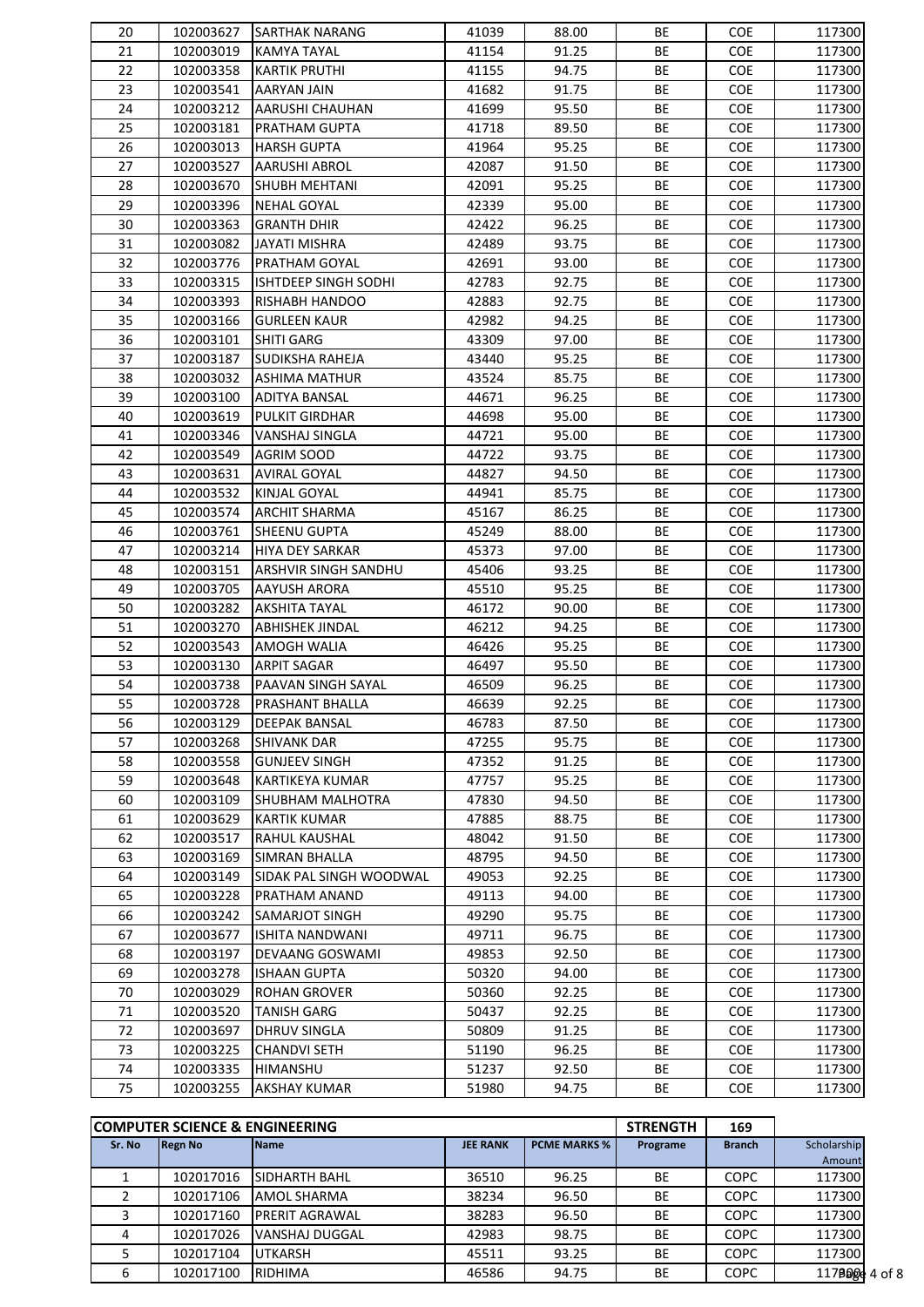|    | 102017061 | MOHAMMAD ZEESHAN        | 50789 | 96.63 | <b>BE</b> | <b>COPC</b> | 117300 |
|----|-----------|-------------------------|-------|-------|-----------|-------------|--------|
| 8  | 102017017 | <b>AMRITA BHATIA</b>    | 51137 | 95.25 | <b>BE</b> | <b>COPC</b> | 117300 |
| 9  | 102017008 | RAHIL RAJ VERMA         | 51843 | 96.50 | <b>BE</b> | <b>COPC</b> | 117300 |
| 10 | 102017072 | <b>ARPAN SHARMA</b>     | 52886 | 94.50 | <b>BE</b> | <b>COPC</b> | 117300 |
| 11 | 102017093 | <b>NIRBHAY MAKHIJA</b>  | 54312 | 96.00 | <b>BE</b> | <b>COPC</b> | 117300 |
| 12 | 102017029 | <b>IRA VASHISHT</b>     | 54664 | 95.75 | <b>BE</b> | <b>COPC</b> | 117300 |
| 13 | 102017166 | <b>PRATHAM AGGARWAL</b> | 56293 | 95.75 | <b>BE</b> | <b>COPC</b> | 117300 |
| 14 | 102017045 | <b>ARSHPREET SINGH</b>  | 56676 | 96.75 | <b>BE</b> | <b>COPC</b> | 117300 |
| 15 | 102017048 | <b>SIMRATA KAUR</b>     | 57197 | 95.25 | <b>BE</b> | <b>COPC</b> | 117300 |
| 16 | 102017044 | <b>AMOLDEEP SINGH</b>   | 59420 | 96.00 | <b>BE</b> | <b>COPC</b> | 117300 |
| 17 | 102017092 | <b>MEHTABPREET KAUR</b> | 60242 | 96.75 | BE        | <b>COPC</b> | 117300 |

|               | <b>COMPUTER SCIENCE &amp; ENGINEERING</b> |                          |                 | <b>STRENGTH</b>     | 109       |               |             |
|---------------|-------------------------------------------|--------------------------|-----------------|---------------------|-----------|---------------|-------------|
| Sr. No        | <b>Regn No</b>                            | <b>Name</b>              | <b>JEE RANK</b> | <b>PCME MARKS %</b> | Programe  | <b>Branch</b> | Scholarship |
|               |                                           |                          |                 |                     |           |               | Amount      |
|               | 102016018                                 | <b>RITWICK ROY</b>       | 36467           | 96.25               | <b>BE</b> | <b>COSE</b>   | 117300      |
| $\mathcal{P}$ | 102016048                                 | <b>NAMAY GUPTA</b>       | 36591           | 86.50               | <b>BE</b> | <b>COSE</b>   | 117300      |
| 3             | 102016072                                 | <b>PRAKHAR DHAMA</b>     | 37484           | 95.00               | <b>BE</b> | <b>COSE</b>   | 117300      |
| 4             | 102016016                                 | <b>CHIRANJEEV SINGH</b>  | 38521           | 94.75               | <b>BE</b> | <b>COSE</b>   | 117300      |
| 5             | 102016080                                 | <b>ANSHUL KANWAR</b>     | 38978           | 93.25               | <b>BE</b> | <b>COSE</b>   | 117300      |
| 6             | 102016066                                 | <b>MANAN SINGH MEHRA</b> | 39242           | 95.50               | <b>BE</b> | <b>COSE</b>   | 117300      |
|               | 102016073                                 | <b>SAJEEV YADAV</b>      | 39487           | 95.25               | <b>BE</b> | <b>COSE</b>   | 117300      |
| 8             | 102016071                                 | <b>AURAV S TOMAR</b>     | 43949           | 95.25               | <b>BE</b> | <b>COSE</b>   | 117300      |
| 9             | 102016013                                 | <b>ARIHANT TANWAR</b>    | 44189           | 95.25               | <b>BE</b> | <b>COSE</b>   | 117300      |
| 10            | 102016112                                 | <b>PRASOON JAIN</b>      | 44246           | 95.50               | <b>BE</b> | <b>COSE</b>   | 117300      |
| 11            | 102016099                                 | KHUSHI SRIVASTAVA        | 48136           | 95.25               | <b>BE</b> | <b>COSE</b>   | 117300      |

|                |                | ELECTRONICS & COMMUNICATION ENGINEERING |                 |                     | <b>STRENGTH</b> | 186           |             |
|----------------|----------------|-----------------------------------------|-----------------|---------------------|-----------------|---------------|-------------|
| Sr. No         | <b>Regn No</b> | <b>Name</b>                             | <b>JEE RANK</b> | <b>PCME MARKS %</b> | Programe        | <b>Branch</b> | Scholarship |
|                |                |                                         |                 |                     |                 |               | Amount      |
| $\mathbf{1}$   | 102006009      | <b>AAKASH GUPTA</b>                     | 37161           | 89.50               | <b>BE</b>       | <b>ECE</b>    | 105600      |
| $\overline{2}$ | 102006105      | <b>KHUSHI BATHLA</b>                    | 40271           | 95.50               | <b>BE</b>       | <b>ECE</b>    | 105600      |
| 3              | 102006111      | <b>HARSH VARDHAN PANDEY</b>             | 40968           | 94.25               | <b>BE</b>       | <b>ECE</b>    | 105600      |
| 4              | 102006187      | AARYAN AGARWAL                          | 41860           | 94.25               | <b>BE</b>       | <b>ECE</b>    | 105600      |
| 5              | 102006078      | <b>PRANAV</b>                           | 43728           | 94.25               | <b>BE</b>       | <b>ECE</b>    | 105600      |
| 6              | 102006112      | <b>PRATYUSH AGARWAL</b>                 | 43893           | 94.00               | <b>BE</b>       | <b>ECE</b>    | 105600      |
| 7              | 102006066      | <b>AYUSH PUNDIR</b>                     | 45488           | 89.25               | <b>BE</b>       | <b>ECE</b>    | 105600      |
| 8              | 102006100      | OISHIKI GHOSH                           | 46141           | 95.25               | <b>BE</b>       | <b>ECE</b>    | 105600      |
| 9              | 102006176      | <b>RAHUL NARANG</b>                     | 46280           | 86.75               | BE              | <b>ECE</b>    | 105600      |
| 10             | 102006129      | <b>VISHESH WADHWA</b>                   | 48130           | 89.00               | <b>BE</b>       | <b>ECE</b>    | 105600      |
| 11             | 102006026      | <b>ANSHIKA SINGH</b>                    | 48526           | 89.25               | <b>BE</b>       | <b>ECE</b>    | 105600      |
| 12             | 102006113      | <b>BHASKAR BLISS</b>                    | 49122           | 94.25               | <b>BE</b>       | <b>ECE</b>    | 105600      |
| 13             | 102006117      | <b>LAVANYA GUPTA</b>                    | 49287           | 94.00               | <b>BE</b>       | <b>ECE</b>    | 105600      |
| 14             | 102006191      | <b>AYUSH KHURANA</b>                    | 51092           | 93.25               | <b>BE</b>       | <b>ECE</b>    | 105600      |
| 15             | 102006079      | <b>SAHIL SINGLA</b>                     | 51315           | 91.25               | <b>BE</b>       | <b>ECE</b>    | 105600      |
| 16             | 102006074      | <b>SHIKHAR GOVIL</b>                    | 51454           | 93.25               | <b>BE</b>       | <b>ECE</b>    | 105600      |
| 17             | 102006151      | ATULYA VAIBHAV RAI                      | 52019           | 87.25               | <b>BE</b>       | <b>ECE</b>    | 105600      |
| 18             | 102006183      | <b>HIMANSHU RAJ</b>                     | 52036           | 89.75               | <b>BE</b>       | <b>ECE</b>    | 105600      |
| 19             | 102006189      | <b>MANREET SINGH</b>                    | 52180           | 85.50               | <b>BE</b>       | <b>ECE</b>    | 105600      |

|        |                | <b>IELECTRICAL &amp; COMPUTER ENGINEERING</b> |                 | <b>STRENGTH</b>     | 47       |               |             |
|--------|----------------|-----------------------------------------------|-----------------|---------------------|----------|---------------|-------------|
| Sr. No | <b>Regn No</b> | <b>Name</b>                                   | <b>JEE RANK</b> | <b>PCME MARKS %</b> | Programe | <b>Branch</b> | Scholarship |
|        |                |                                               |                 |                     |          |               | Amount      |
|        | 102019012      | <b>SREE YASHWANTH CH</b>                      | 38422           | 92.75               | BE       | EEC           | 88000       |
|        | 102019032      | <b>MEHUL GARG</b>                             | 39209           | 89.25               | BE       | EEC           | 88000       |
|        | 102019043      | <b>RUDRANSH SHINGHAL</b>                      | 45525           | 94.25               | BE       | EEC           | 88000       |
|        | 102019023      | ADITYA AGARWAL                                | 48301           | 97.00               | BE       | EEC           | 88000       |
|        | 102019036      | <b>TAESHA</b>                                 | 48487           | 94.75               | BE       | EEC           | 88000       |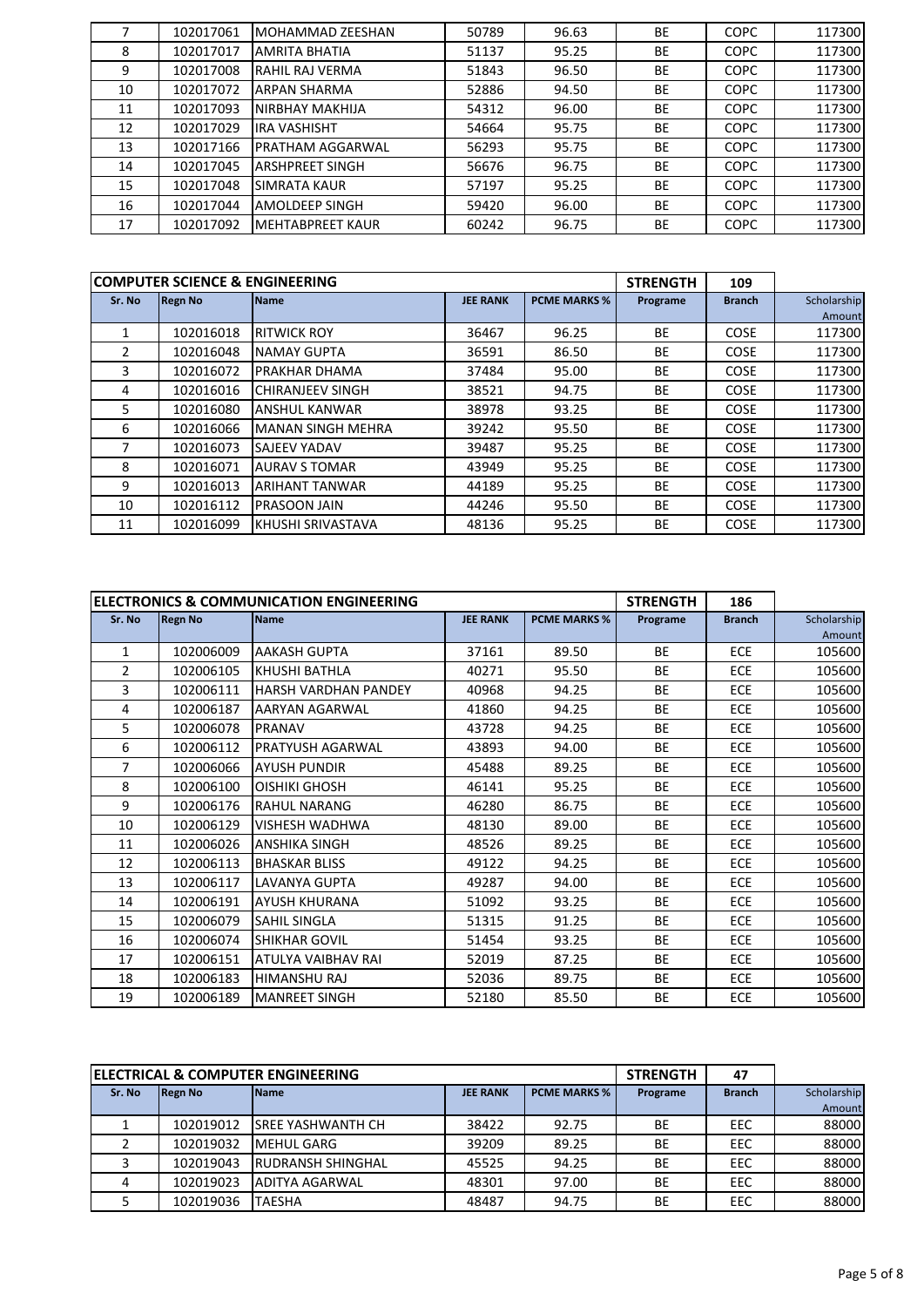|                |                | ELECTRONICS (INSTRUMENTATION & CONTROL) ENGINEERING |                 |                     | <b>STRENGTH</b> | 104           |             |
|----------------|----------------|-----------------------------------------------------|-----------------|---------------------|-----------------|---------------|-------------|
| Sr. No         | <b>Regn No</b> | <b>Name</b>                                         | <b>JEE RANK</b> | <b>PCME MARKS %</b> | Programe        | <b>Branch</b> | Scholarship |
|                |                |                                                     |                 |                     |                 |               | Amount      |
|                | 102005040      | <b>SANYA SHARMA</b>                                 | 52496           | 95.00               | BE              | EIC           | 88000       |
| $\mathfrak{p}$ | 102005034      | <b>GARVIT MITTAL</b>                                | 55448           | 94.50               | <b>BE</b>       | EIC           | 88000       |
| 3              | 102005109      | <b>ABHINAV GARG</b>                                 | 57521           | 87.25               | BE              | EIC           | 88000       |
| 4              | 102005117      | <b>SHREEDHAR SARDA</b>                              | 58257           | 87.00               | BE              | EIC.          | 88000       |
| 5              | 102005023      | <b>DIVYANG MATHUR</b>                               | 58667           | 91.50               | <b>BE</b>       | EIC           | 88000       |
| 6              | 102005046      | <b>PRANAV MALIK</b>                                 | 61627           | 94.50               | BE              | EIC           | 88000       |
| 7              | 102005016      | <b>ARCHIT RATHI</b>                                 | 62309           | 93.00               | BE              | EIC.          | 88000       |
| 8              | 102005112      | <b>ARYAN SOOD</b>                                   | 73770           | 92.00               | BE              | EIC           | 88000       |
| 9              | 102005086      | AARZOO SINGLA                                       | 74601           | 93.00               | BE              | EIC           | 88000       |
| 10             | 102005053      | <b>ANMOL JOHRI</b>                                  | 75122           | 93.00               | <b>BE</b>       | EIC           | 88000       |
| 11             | 102005099      | <b>DISHA JAIN</b>                                   | 77786           | 93.00               | <b>BE</b>       | EIC           | 88000       |

|               | <b>ELECTRICAL ENGINEERING</b> |                          |                 |                     | <b>STRENGTH</b> | 127           |             |
|---------------|-------------------------------|--------------------------|-----------------|---------------------|-----------------|---------------|-------------|
| Sr. No        | <b>Regn No</b>                | <b>Name</b>              | <b>JEE RANK</b> | <b>PCME MARKS %</b> | Programe        | <b>Branch</b> | Scholarship |
|               |                               |                          |                 |                     |                 |               | Amount      |
|               | 102004082                     | YASHASVI GUPTA           | 54546           | 85.25               | BE              | <b>ELE</b>    | 88000       |
| $\mathcal{P}$ | 102004085                     | <b>ABHIKSHIT MAHAJAN</b> | 56912           | 85.25               | <b>BE</b>       | <b>ELE</b>    | 88000       |
| 3             | 102004039                     | <b>ABHISHEK RANA</b>     | 60224           | 85.50               | <b>BE</b>       | <b>ELE</b>    | 88000       |
| 4             | 102004081                     | <b>SHUBHAM NANDAL</b>    | 63865           | 92.00               | <b>BE</b>       | <b>ELE</b>    | 88000       |
| 5.            | 102004017                     | <b>AMAN RAIZADA</b>      | 65993           | 90.25               | BE              | <b>ELE</b>    | 88000       |
| 6             | 102004079                     | <b>SHASHANK YADAV</b>    | 66672           | 90.00               | <b>BE</b>       | <b>ELE</b>    | 88000       |
| 7             | 102004093                     | <b>VEDANTH VASISHTH</b>  | 77027           | 87.50               | <b>BE</b>       | <b>ELE</b>    | 88000       |
| 8             | 102004099                     | <b>GAURAV VERMA</b>      | 77449           | 91.00               | <b>BE</b>       | <b>ELE</b>    | 88000       |
| 9             | 102004097                     | MITAKSHI CHANDNA         | 82256           | 93.75               | BE              | <b>ELE</b>    | 88000       |
| 10            | 102004122                     | <b>AASHUTOSH DUBEY</b>   | 82537           | 91.75               | BE              | <b>ELE</b>    | 88000       |
| 11            | 102004112                     | ASHISH KHURANA           | 91237           | 92.75               | BE              | <b>ELE</b>    | 88000       |
| 12            | 102004053                     | LAVANYA SHARMA           | 97885           | 93.75               | <b>BE</b>       | ELE           | 88000       |
| 13            | 102004047                     | VANSHIKA AGGARWAL        | 98684           | 94.25               | <b>BE</b>       | <b>ELE</b>    | 88000       |

|                |                | ELECTRONICS & COMPUTER ENGINEERING |                 |                     | <b>STRENGTH</b> | 182           |             |
|----------------|----------------|------------------------------------|-----------------|---------------------|-----------------|---------------|-------------|
| Sr. No         | <b>Regn No</b> | <b>Name</b>                        | <b>JEE RANK</b> | <b>PCME MARKS %</b> | Programe        | <b>Branch</b> | Scholarship |
|                |                |                                    |                 |                     |                 |               | Amount      |
| $\mathbf{1}$   | 102015005      | <b>PALLAV BANSAL</b>               | 35692           | 95.00               | <b>BE</b>       | <b>ENC</b>    | 105600      |
| $\overline{2}$ | 102015141      | <b>RAJ SAMAIYA</b>                 | 38271           | 94.75               | <b>BE</b>       | <b>ENC</b>    | 105600      |
| 3              | 102015189      | HIMANSHI JINDAL                    | 41713           | 93.25               | <b>BE</b>       | <b>ENC</b>    | 105600      |
| 4              | 102015114      | <b>MANVEER SINGH</b>               | 47832           | 90.75               | <b>BE</b>       | <b>ENC</b>    | 105600      |
| 5              | 102015158      | YUVRAJ VERMA                       | 50334           | 95.50               | <b>BE</b>       | <b>ENC</b>    | 105600      |
| 6              | 102015142      | <b>SUKRIT SETHI</b>                | 53428           | 94.75               | <b>BE</b>       | <b>ENC</b>    | 105600      |
| 7              | 102015126      | <b>RUDRANSH ARORA</b>              | 53950           | 94.75               | BE              | <b>ENC</b>    | 105600      |
| 8              | 102015004      | JAPJOT SINGH                       | 54706           | 95.00               | <b>BE</b>       | <b>ENC</b>    | 105600      |
| 9              | 102015054      | <b>VYOM KAPUR</b>                  | 54853           | 94.25               | <b>BE</b>       | <b>ENC</b>    | 105600      |
| 10             | 102015068      | <b>ASHUTOSH MITTAL</b>             | 56835           | 86.00               | <b>BE</b>       | <b>ENC</b>    | 105600      |
| 11             | 102015152      | <b>SMITH SHARMA</b>                | 56945           | 87.75               | <b>BE</b>       | <b>ENC</b>    | 105600      |
| 12             | 102015133      | <b>RIDHI KAPILA</b>                | 57380           | 85.50               | <b>BE</b>       | <b>ENC</b>    | 105600      |
| 13             | 102015018      | <b>KESHAV GUPTA</b>                | 58860           | 94.75               | <b>BE</b>       | <b>ENC</b>    | 105600      |
| 14             | 102015019      | <b>TEJAL GOYAL</b>                 | 59236           | 92.00               | BE              | <b>ENC</b>    | 105600      |
| 15             | 102015127      | <b>KHUSHI PRASAD</b>               | 63998           | 95.50               | <b>BE</b>       | <b>ENC</b>    | 105600      |
| 16             | 102015041      | <b>MANAV SINGLA</b>                | 64719           | 89.00               | <b>BE</b>       | <b>ENC</b>    | 105600      |
| 17             | 102015156      | <b>VANSH AHUJA</b>                 | 67735           | 85.50               | <b>BE</b>       | <b>ENC</b>    | 105600      |
| 18             | 102015120      | <b>NANDINI MEHTA</b>               | 67993           | 95.00               | <b>BE</b>       | <b>ENC</b>    | 105600      |
| 19             | 102015130      | <b>JASHAN GOYAL</b>                | 69400           | 89.00               | <b>BE</b>       | <b>ENC</b>    | 105600      |

|        | <b>IMECHATRONICS ENGINEERING</b> |                      | <b>STRENGTH</b> | 38                  |           |               |             |
|--------|----------------------------------|----------------------|-----------------|---------------------|-----------|---------------|-------------|
| Sr. No | <b>IRegn No</b>                  | <b>Name</b>          | <b>JEE RANK</b> | <b>PCME MARKS %</b> | Programe  | <b>Branch</b> | Scholarship |
|        |                                  |                      |                 |                     |           |               | Amount      |
|        | 102009021                        | <b>IMANAN SHAH</b>   | 35414           | 88.75               | <b>BE</b> | <b>MEC</b>    | 88000       |
|        | 102009019                        | <b>SACHIN BANSAL</b> | 58665           | 87.75               | <b>BE</b> | <b>MEC</b>    | 88000       |
|        | 102009040                        | IRISHABH DUTTA       | 60610           | 93.75               | <b>BE</b> | <b>MEC</b>    | 88000       |
|        | 102009038                        | <b>APOORV SAXENA</b> | 71725           | 94.25               | ВE        | <b>MEC</b>    | 88000       |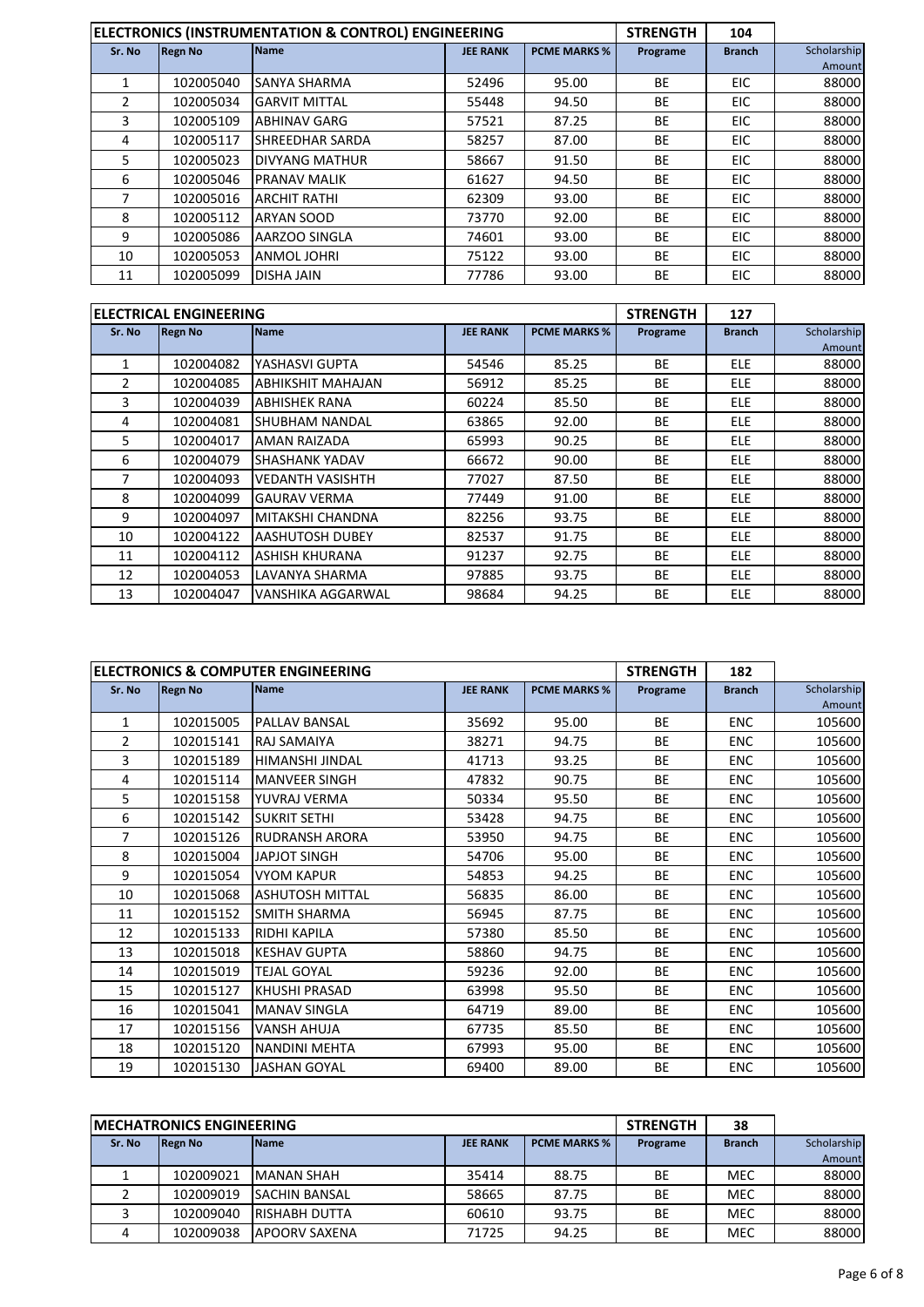|              | <b>IMECHANICAL ENGINEERING</b> |                           |                 |                     | <b>STRENGTH</b> | 184           |             |
|--------------|--------------------------------|---------------------------|-----------------|---------------------|-----------------|---------------|-------------|
| Sr. No       | <b>Regn No</b>                 | <b>Name</b>               | <b>JEE RANK</b> | <b>PCME MARKS %</b> | Programe        | <b>Branch</b> | Scholarship |
|              |                                |                           |                 |                     |                 |               | Amount      |
| $\mathbf{1}$ | 102008166                      | <b>KAUTIK BECTOR</b>      | 47285           | 92.25               | <b>BE</b>       | <b>MEE</b>    | 105600      |
| 2            | 102008152                      | <b>TUSHAR SINGH</b>       | 67629           | 92.25               | <b>BE</b>       | <b>MEE</b>    | 105600      |
| 3            | 102008184                      | <b>ANSH BANSAL</b>        | 68499           | 91.75               | <b>BE</b>       | <b>MEE</b>    | 105600      |
| 4            | 102008106                      | <b>VANSH GARG</b>         | 71211           | 93.50               | BE              | MEE           | 105600      |
| 5            | 102008087                      | <b>TANVEER DHILLON</b>    | 72476           | 92.50               | <b>BE</b>       | <b>MEE</b>    | 105600      |
| 6            | 102008136                      | <b>BHAVESH SRIVASTAVA</b> | 73809           | 90.50               | <b>BE</b>       | <b>MEE</b>    | 105600      |
| 7            | 102008188                      | <b>KAUSTUBH PANDEY</b>    | 78328           | 90.25               | <b>BE</b>       | <b>MEE</b>    | 105600      |
| 8            | 102008052                      | <b>KARAN THAKUR</b>       | 85750           | 92.75               | <b>BE</b>       | <b>MEE</b>    | 105600      |
| 9            | 102008119                      | <b>DEVANSH CHHAJLANI</b>  | 89218           | 93.50               | <b>BE</b>       | <b>MEE</b>    | 105600      |
| 10           | 102008109                      | <b>CHAITENYE VAID</b>     | 90348           | 95.75               | <b>BE</b>       | <b>MEE</b>    | 105600      |
| 11           | 102008167                      | <b>ABHIGYAN TIWARI</b>    | 90626           | 90.25               | <b>BE</b>       | <b>MEE</b>    | 105600      |
| 12           | 102008137                      | <b>SAHARSH BEHAL</b>      | 91714           | 86.75               | <b>BE</b>       | <b>MEE</b>    | 105600      |
| 13           | 102008036                      | <b>ISHAAN CHHABRA</b>     | 92405           | 95.25               | <b>BE</b>       | <b>MEE</b>    | 105600      |
| 14           | 102008193                      | <b>PRATYUSH SHARMA</b>    | 92455           | 86.50               | <b>BE</b>       | <b>MEE</b>    | 105600      |
| 15           | 102008073                      | <b>RISHABH DHALL</b>      | 92603           | 94.75               | <b>BE</b>       | <b>MEE</b>    | 105600      |
| 16           | 102008041                      | <b>KUSHAL THAKUR</b>      | 92824           | 86.75               | <b>BE</b>       | <b>MEE</b>    | 105600      |
| 17           | 102008164                      | <b>SWAGATO DAS</b>        | 95080           | 89.25               | <b>BE</b>       | <b>MEE</b>    | 105600      |
| 18           | 102008183                      | <b>CHERAV GOYAL</b>       | 96395           | 94.50               | <b>BE</b>       | <b>MEE</b>    | 105600      |
| 19           | 102008020                      | <b>ANMOL KISHORE</b>      | 96730           | 91.00               | <b>BE</b>       | <b>MEE</b>    | 105600      |

| <b>IBEMBA-ELECTRONICS &amp; COMMUNICATION ENGINEERING</b> |                |                       |                 |                     | <b>STRENGTH</b> | 42            |             |
|-----------------------------------------------------------|----------------|-----------------------|-----------------|---------------------|-----------------|---------------|-------------|
| Sr. No                                                    | <b>Regn No</b> | <b>Name</b>           | <b>JEE RANK</b> | <b>PCME MARKS %</b> | Programe        | <b>Branch</b> | Scholarship |
|                                                           |                |                       |                 |                     |                 |               | Amount      |
|                                                           | 402006007      | <b>ROHIT BISHT</b>    | 60455           | 94.25               | <b>BEMBA</b>    | <b>ECE</b>    | 88000       |
|                                                           | 402006044      | <b>PHALIT JOTWANI</b> | 63616           | 95.25               | <b>BEMBA</b>    | ECE           | 88000       |
|                                                           | 402006020      | <b>ARUSHI GUPTA</b>   | 64347           | 90.00               | <b>BEMBA</b>    | <b>ECE</b>    | 88000       |
|                                                           | 402006017      | <b>PULKIT GOYAL</b>   | 71360           | 88.25               | <b>BEMBA</b>    | <b>ECE</b>    | 88000       |
|                                                           | 402006010      | <b>UTKARSH GARG</b>   | 71830           | 90.00               | <b>BEMBA</b>    | <b>ECE</b>    | 88000       |

# MERIT-III

| <b>BTECH-BIOMEDICAL (ADMISSION MODE-PCM WITH JEE)</b>                              |           |                         |        |          | <b>STRENGTH</b> |                       |       |
|------------------------------------------------------------------------------------|-----------|-------------------------|--------|----------|-----------------|-----------------------|-------|
| <b>Name</b><br><b>JEE RANK</b><br>Sr. No<br><b>PCME MARKS %</b><br><b>IRegn No</b> |           |                         |        | Programe | <b>Branch</b>   | Scholarship<br>Amount |       |
|                                                                                    | 702003025 | <b>ISARTHAK JHALANI</b> | 239496 | 92.00    | <b>BTCEH</b>    | <b>BME</b>            | 88000 |

## MERIT-III

| <b>BIECH-BIOTECHNOLOGY (ADMISSION MODE-PCM WITH JEE)</b>                           |           |          |          |               | <b>STRENGTH</b> |    |        |
|------------------------------------------------------------------------------------|-----------|----------|----------|---------------|-----------------|----|--------|
| Sr. No<br><b>JEE RANK</b><br><b>PCME MARKS %</b><br><b>Name</b><br><b>IRegn No</b> |           |          | Programe | <b>Branch</b> | Scholarship     |    |        |
|                                                                                    |           |          |          |               |                 |    | Amount |
|                                                                                    | 702000059 | LAKSHITA | 193960   | 91.33         | <b>BTCEH</b>    | BT | 88000  |